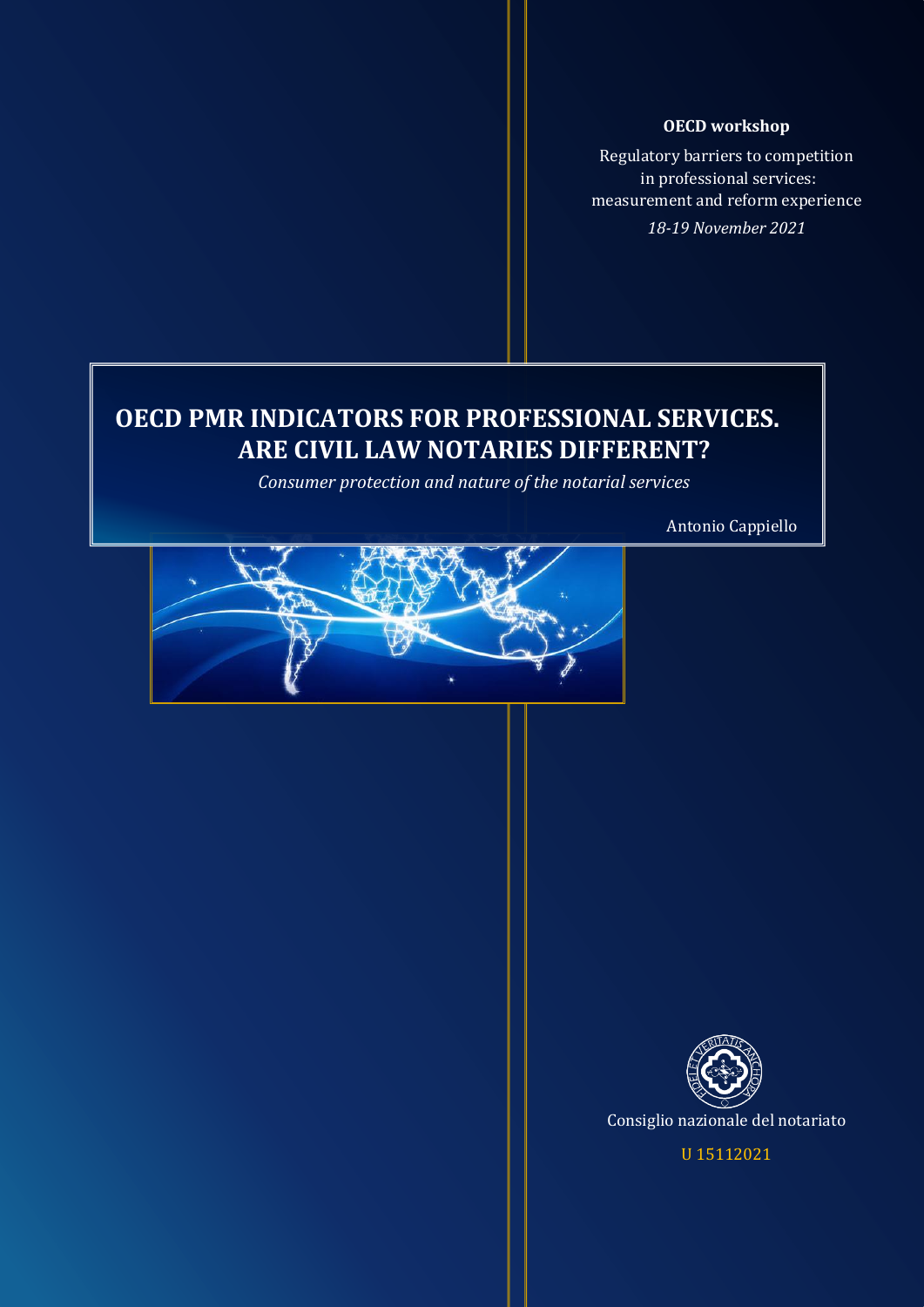Regulatory barriers to competition in professional services: measurement and reform experience

*18-19 November 2021*

# **OECD PMR INDICATORS FOR PROFESSIONAL SERVICES. ARE CIVIL LAW NOTARIES DIFFERENT?**

*Consumer protection and nature of the notarial services*

Antonio Cappiello

Consiglio nazionale del notariato, cnn.acappiello@notariato.it

*- DRAFT -*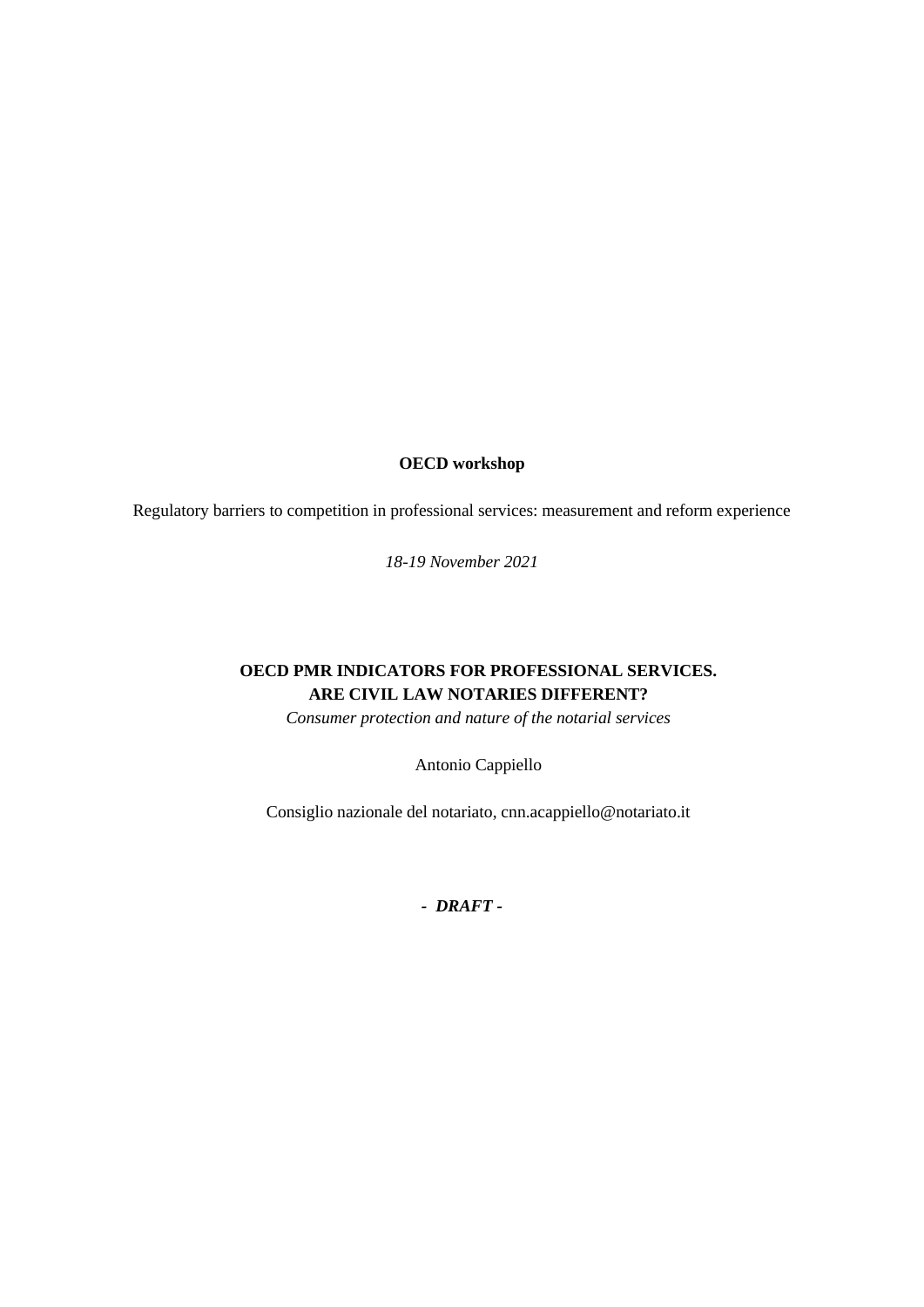Regulatory barriers to competition in professional services: measurement and reform experience 18-19 November 2021

# **OECD PMR INDICATORS FOR PROFESSIONAL SERVICES. ARE CIVIL LAW NOTARIES DIFFERENT?**

*Consumer protection and nature of the notarial services*

# Antonio Cappiello

Consiglio nazionale del notariato, cnn.acappiello@notariato.it

# *- DRAFT -*

| 2              | Is deregulation in notarial services correlated with lower costs and better performances?6                |
|----------------|-----------------------------------------------------------------------------------------------------------|
| 3              |                                                                                                           |
| $\overline{4}$ |                                                                                                           |
|                | 4.1 Compliance with the FATF (IO and R). Country with notaries vs. other countries  10                    |
|                | 4.2 Coherence among "EU, FATF and OECD AML policies", "Professional Bodies" and "PMR"                     |
|                |                                                                                                           |
| 5              | Consumer side: legislator role, private autonomy, asymmetries and public intervention 11                  |
|                | 5.1 Paternalism, economic and political policy choices to protect the consumer                            |
|                |                                                                                                           |
|                |                                                                                                           |
|                |                                                                                                           |
| 6              | EU law, internal market, professional qualifications; general interests and proportionality principles 16 |
|                |                                                                                                           |
|                |                                                                                                           |
|                |                                                                                                           |
|                | 6.4 Notarial activity: public good and positive externalities for the community 22                        |
|                |                                                                                                           |
|                | 6.6 Italy: peculiarity of services provided by notaries (general interest and social utility)23           |
|                | 6.7 Are the criteria of the notarial professions proportional to the objective of public security?.24     |
|                |                                                                                                           |
| 7              |                                                                                                           |
|                | 7.1 Which part of the PMR criteria for notaries really has a positive effect on the consumer?26           |
|                | 7.2 Do we really need to focus on sporadic notarial services? Which other recurrent services for          |
|                |                                                                                                           |
|                |                                                                                                           |
|                |                                                                                                           |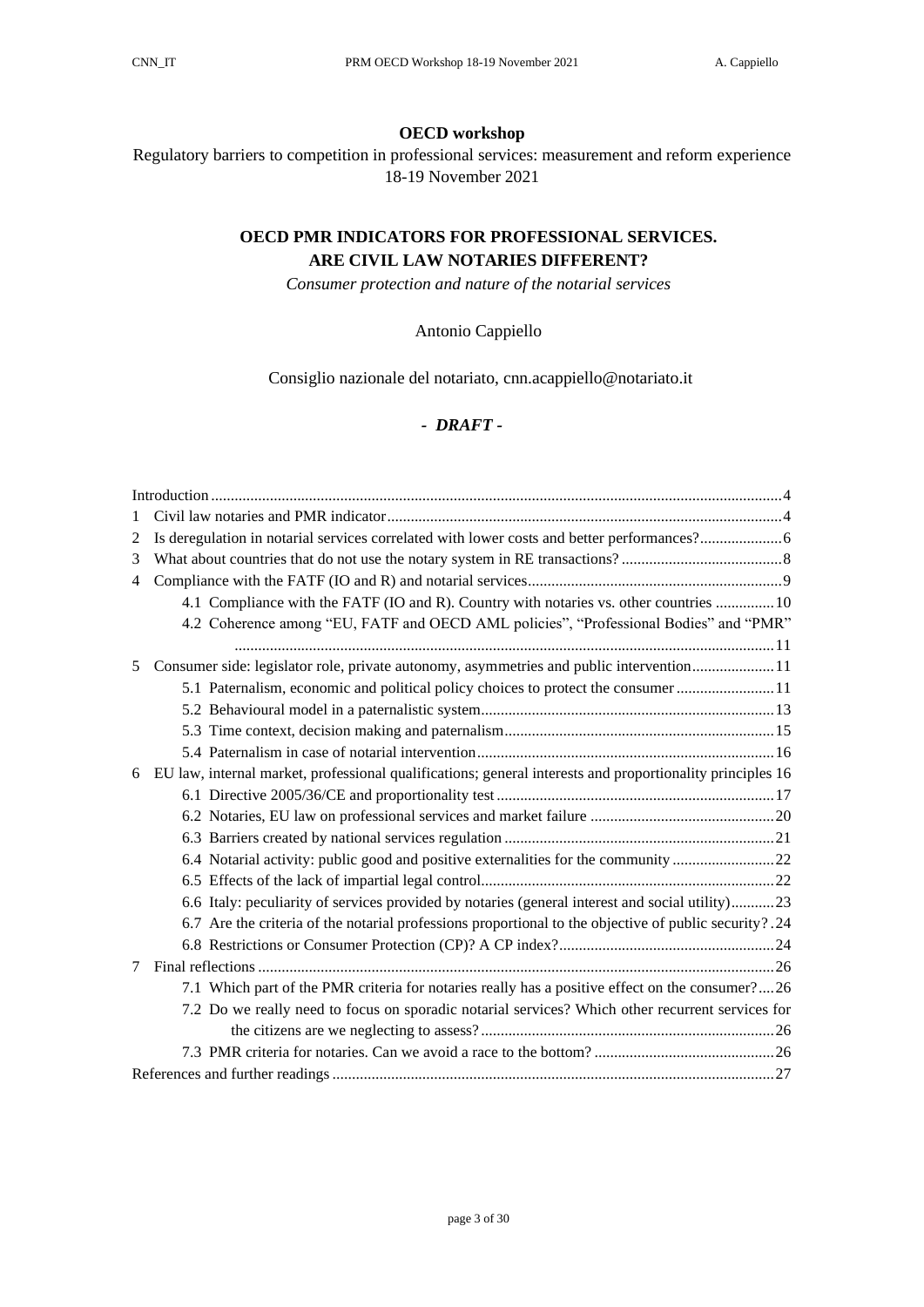# <span id="page-3-0"></span>**Introduction**

The OECD regularly measures, through the Product Market Regulation (PMR) indicators, barriers to competition related to the national regulations of OECD and some other non-OECD small group of countries. Since 1998, OECD also measures the regulation level of some professional services (lawyers, accountants, civil engineers, architects) that are deemed to play a key role (as intermediate input) in the productivity and the growth of a country. Since 2018 notaries were analysed by the PMR as a separate profession inside the legal services sector. The intent of evaluating the regulation of the professional services is to find the right balance between effective beneficial competition and the correction of the possible market failure connected to the provision of these professional services. OECD would like to assess how well the markets for professional services are working and how these variables are linked to specific regulatory features of these markets. Moreover, the OECD would like to understand if also the behaviour of consumers has a role to play and if the demand side (including biases in consumers' behaviour) should also be considered to understand how these professions should be regulated (i.e., if these indicators should take into account the demand side factors, such as consumer biases, availability of choices and switching costs, how should these be measured).

As emphasised by the UINL and the CNUE, the civil law notaries represent a particular case inside the professional services because they are delegated by the State to provide a public service within the administration of the Justice (their particular function is also recognised by the EU legislation). Notaries ensure the compliance with the law and the credibility and certainty of the public registers. Notaries can be seen as ex ante judges<sup>1</sup> since the notarial authentication ensures that the content of the document complies with the law conferring to it probative and enforcement power.

Besides underlining the particular functions of notaries as public officers, this paper analyses the features of the PMR indicator and highlights the possible constraints and biases of its criteria when applied to notarial services (considering the public services provided as delegated of the State and the benefits for the consumer). Some considerations on the demand side of notarial services and the role of the professional bodies are also discussed in the following paragraphs.

#### <span id="page-3-1"></span>**1 Civil law notaries and PMR indicator**

The aim of the PMR is to ensure the smooth functioning of the market through the competition mechanism. The main idea is to avoid barriers to entry in the market and to ensure fair competition. Then higher scores are assigned to professional services with a higher level of regulations that are deemed to be connected with lower quality services and higher costs. However, in the case of the public goods, competition does not always ensure that markets work well (e.g., market failure), and that the health and safety of consumers are protected. The provision of a service that is part of the administration of justice (public good) may therefore need screening criteria that are different from the ones used for measuring retail or other kinds of professional services. In the case of an institutional service of justice, output per capita,

<sup>1</sup> CNUE and UINL provided full details on the characteristics of the notarial public function and their role as *ex ante judges*.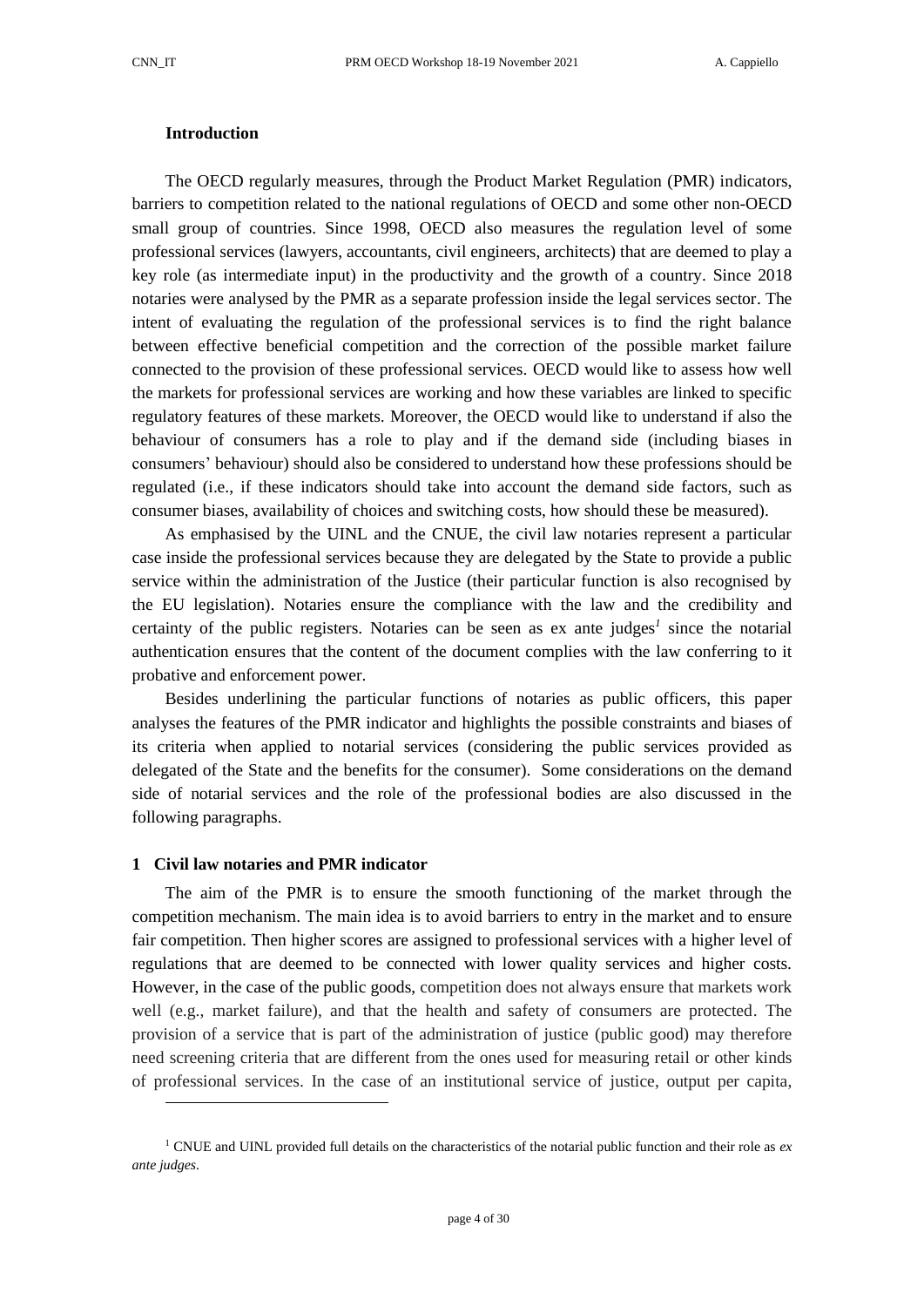investment and employment, may not be strictly connected to pure competition mechanisms and deserve attentive regulation in order to meet the social demand and avoid discrimination (the final OECD objective "reduce inequality through better competition" may need better reassessment in the case of evaluation of a service provided in order to guarantee the legal security to the citizens and the business operators). Therefore, if we apply the PMR evaluation scheme also to notaries, these indicators may risk to distort the evaluation made by the institutional users of these data (e.g., EU Commission and National Governments) and could produce deregulations risking to complicate the proper improvement of the supplied service. Since, as stated in the OECD brochure "the World Bank considers the PMR indicators a very useful diagnostic tool which complements their own *Ease of Doing Business indicator",* attention should also be paid to assess the consistency of PMR and the World Bank data with the final policy aims. The State involvement may not always induce distortion, and each market should be evaluated separately with detailed assessments of all their features. The World Bank has just decided to discontinue the Doing Business (DB) report<sup>2</sup> that supported deregulations without proper assessment of features connected to the security of the business environment (a new DB methodology will be created, hopefully also considering more qualitative aspects). Therefore, DB criteria often pushed country governments to compete for improvement in the DB rankings without always obtaining a real enhancement of their socio-economic environment.

OECD claims that the values of the sector indicators for the surveyed countries show that, in general, regulatory set-ups in network sectors – which include e-communications, energy, and transport – are more conducive to competition than those prevalent in the service sectors (especially professional services). The reason for these differences may be found in the different nature of the assessed sectors and on the choice of the PMR criteria for the evaluation. Professional services are based on forcibly required competences (education, deontological rules, etc.) in order to provide an adequate output that often the consumer is not able to evaluate beforehand. More rules are therefore needed in order to avoid consumer biases and market failure. On the other hand, transport, energy and e-commerce are sectors based on the provision of a product that the interested business partners or consumers are more able to assess or can more straightforwardly learn to evaluate (because the consumption or trade is mainly settled in the long-run and the characteristics of the product are more tangible and well-known).

As it concerns notarial activity, the level of regulation (because of the nature of its public function as described above) should forcibly be higher than the other PMR analysed professions. Many criteria defined by the PMR indicator are, in this case, to be considered as a protection of the consumer rather than an obstacle to the proper functioning of the market (since the notarial service is offering a "public good"). Therefore, if we apply the PMR to the notarial profession we highly risk depriving the community and citizens of the *ex ante* legal security (removing the protection especially to the vulnerable parties). If we compare the level of the notarial regulation (as expressed by the PMR) with some World Bank indicators, we can also observe an interesting aspect: "low level of regulation" does not seem to be more correlated with better quality and lower costs, while a "higher level of regulation" is more often associated

<sup>2</sup> World Bank press communication (WASHINGTON, September 16, 2021)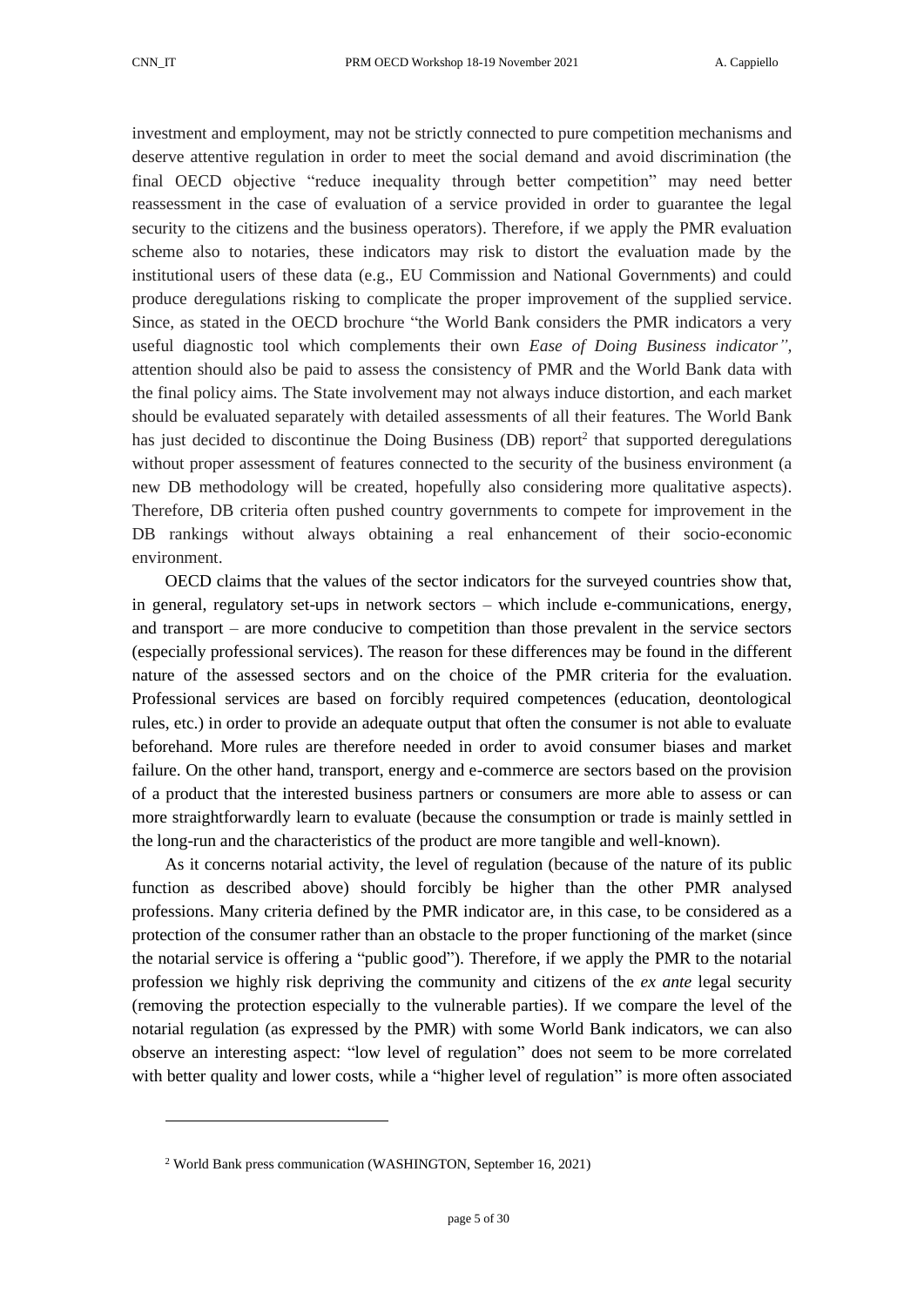with better performances in terms of quality, costs, and speediness of the procedures (see more details in the next paragraphs).

# <span id="page-5-0"></span>**2 Is deregulation in notarial services correlated with lower costs and better performances?**

The PMR measures the level of regulation in the countries adopting notaries. Nevertheless, as emphasised before, the civil law notary system may be very different from the system adopted in some countries analysed by the PMR, such as USA, Sweden, Korea and Israel (e.g., in some of these countries notaries do not necessarily need a university education in law, and they are not mandatory required in the real estate transfers and other important legal transactions; moreover, they are not compulsory required to check the legal content of the document). The following table (tab.1) shows countries adopting civil law notaries (members of the International Union of Notaries) who are involved in real estate transactions according the analysis of the Doing Business report of the World Bank<sup>3</sup>.

**Tab. 1** *– Countries (analysed by PMR) adopting civil law notaries (UINL members) who are involved in the real estate transactions*

| <b>Argentina</b> | Chile           | Croatia    | Greece           | Italy     | Luxembourg         | Poland        | Slovak Rep. |
|------------------|-----------------|------------|------------------|-----------|--------------------|---------------|-------------|
| Austria          | <b>Bulgaria</b> | Czech Rep. | France           | Japan     | Mexico             | Portugal      | Slovenia    |
| Belgium          | Colombia        | Estonia    | Hungary          | Latvia    | <b>Netherlands</b> | Romania       | Turkey      |
| <b>Brazil</b>    | Costa Rica      | Germanv    | <b>Indonesia</b> | Lithuania | Spain              | <b>Russia</b> |             |

Source: World Bank DB report 2018 (countries in bold are non-OECD countries)

Therefore, taking into consideration the more homogeneous cluster indicated in Tab.1, we verify if a lower score of PMR corresponds to lower costs and higher performances as it concerns quality, lower number of procedures and faster processing. As indicators of performance of the notarial services, we could use the World Bank DB report indicator (*Registering Property RP<sup>4</sup>* ) for the real estate transactions (core sector of the notarial activities).

Fig. 1 ( $3<sup>rd</sup>$  frame) and Fig. 2 show a tendency underlying an inverse correlation between the level of regulations (PMR) and cost supported by the consumer for the real estate transfer. In other words, highly regulated notarial systems produce a lower final cost for the consumers. In Fig. 1 we can also observe<sup>5</sup> a general tendency of (slight) inverse correlation between "PMR score and procedures" and "PMR score and time" (this means that "countries with notaries" adopting less procedures and completing them in less time have some kind of tendency to adopt a more regulated notarial system), and some sort of tendency to a positive correlation between "PMR score and quality".

<sup>&</sup>lt;sup>3</sup> The table only indicates the sub-group of civil law notary countries that were analysed by the PMR indicator.

<sup>4</sup> RP indicators on costs, procedures, time and quality.

<sup>5</sup> Fig. 1, 2 and 4 show slight relations that are anyway important indication of the tendency expressed by the data.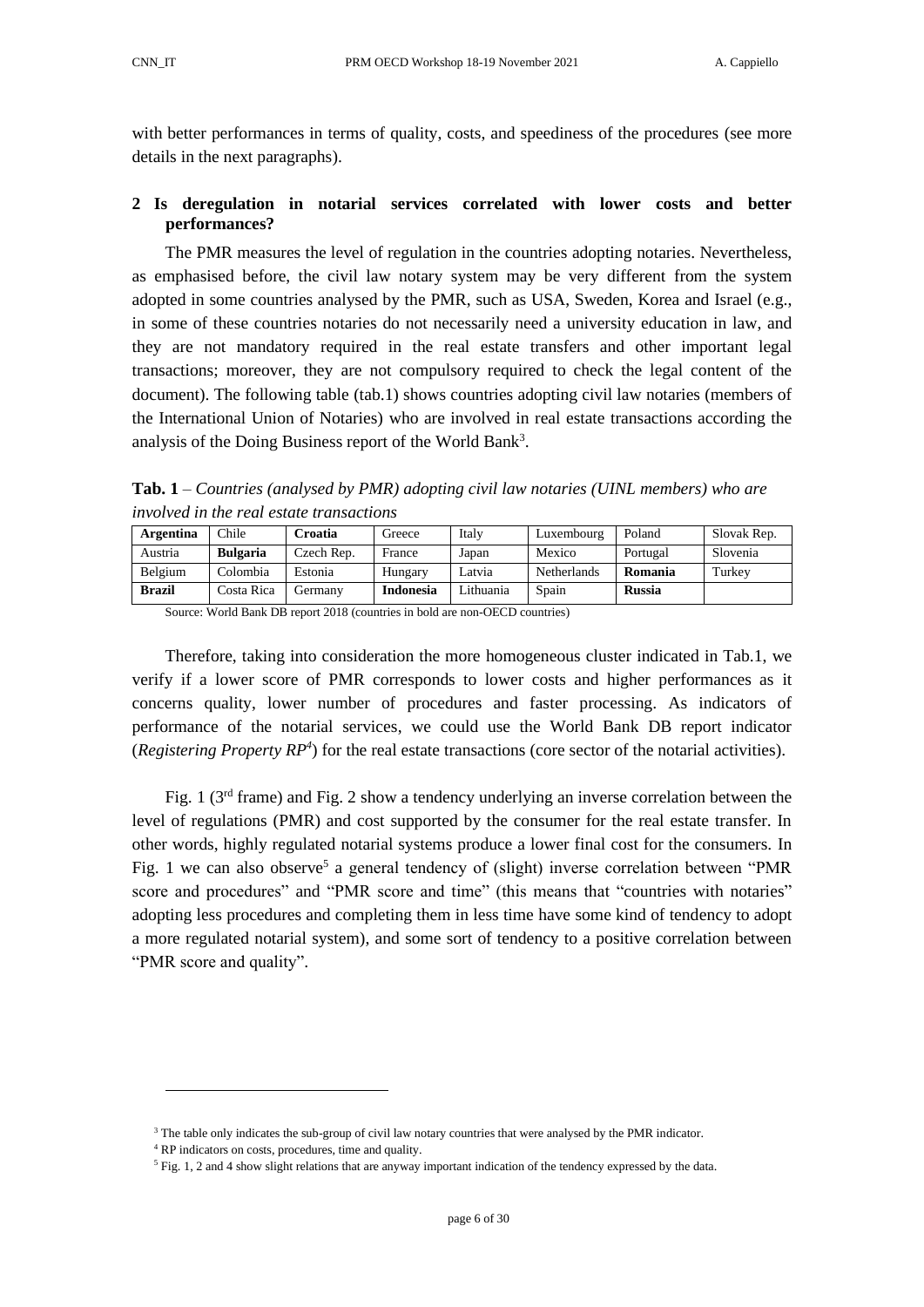

**Fig. 1** *- Comparison of notaries' PMR score and RP indicators in countries adopting notaries in the RE transfers*

The inverse correlation (analysed in more detail below in Fig. 2) between the regulation of notarial services and cost of the real estate transactions, it seems to be slightly higher.

**Fig. 2** - *Countries adopting civil law notaries in the RE transfers. Comparison of PMR score and RP Cost score (the frames represent the clusters indicated in tab.2)*

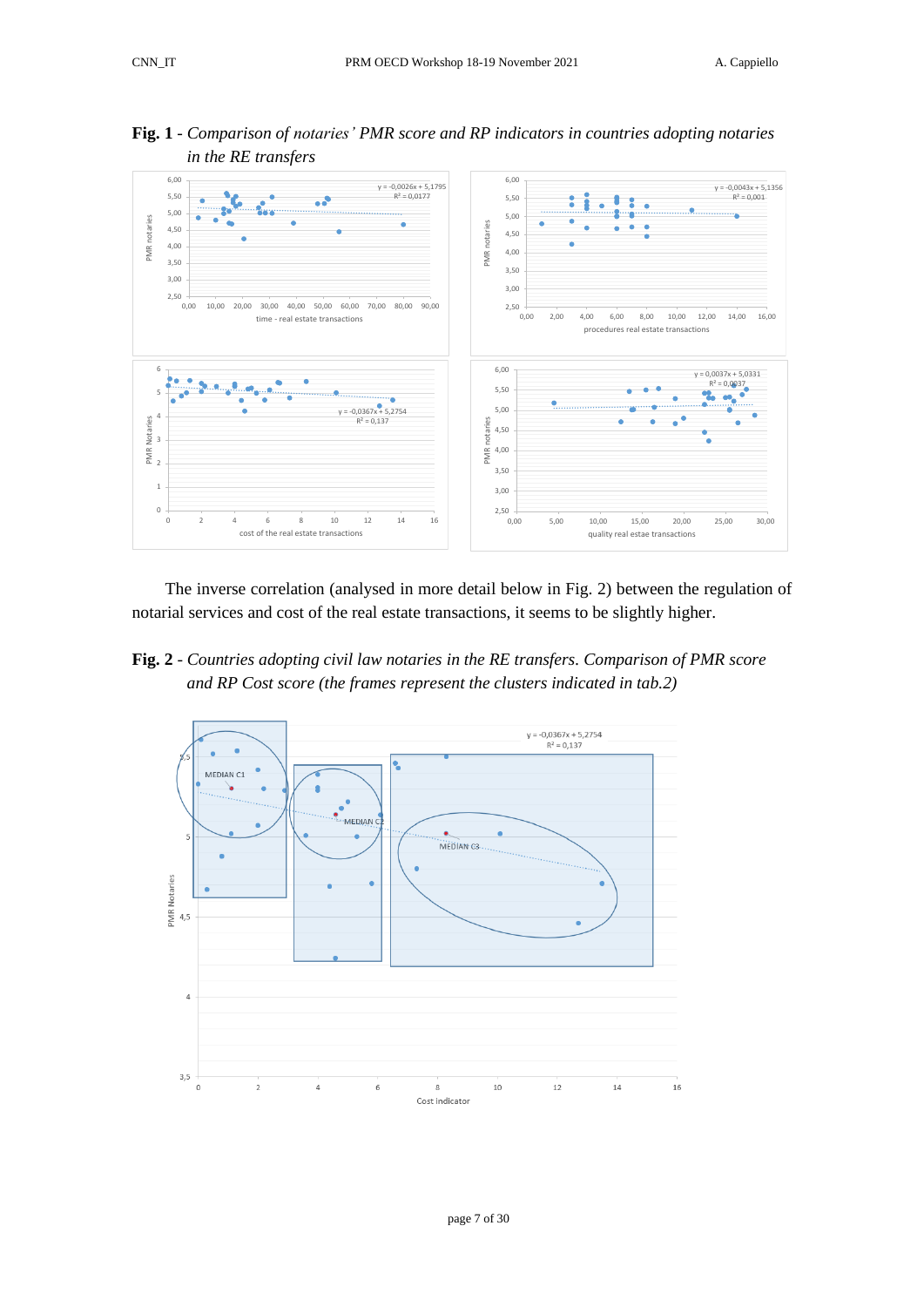**Tab 2 –** *Countries (analysed by PMR and adopting notaries in RE transactions) divided into clusters according to the RP Cost indicator of the DB report of World Bank.*

|                                      | <b>CO</b> Cost RP | <b>PMR</b> notaries<br>(level of<br>regulation) |
|--------------------------------------|-------------------|-------------------------------------------------|
| <b>CLUSTER C1</b>                    |                   |                                                 |
| countries where $CO < 3$             |                   |                                                 |
| <b>MEDIAN C1</b>                     | 1,10              | 5,30                                            |
| AVERAGE C1                           | 1,20              | 5,24                                            |
| ST.D C1                              | 0.96              | 0.30                                            |
| <b>CLUSTER 2</b>                     |                   |                                                 |
| countries where $3 \leq CO \leq 6.5$ |                   |                                                 |
| <b>MEDIAN C2</b>                     | 4,60              | 5,14                                            |
| AVERAGE C <sub>2</sub>               | 4,69              | 5.02                                            |
| SD C <sub>2</sub>                    | 0.75              | 0.36                                            |
| <b>CLUSTER 3</b>                     |                   |                                                 |
| countries where $CO \ge 6.5$         |                   |                                                 |
| MEDIAN C3                            | 8,30              | 5,02                                            |
| AVERAGE C3                           | 9,31              | 5.05                                            |
| ST.D C3                              | 2.85              | 0.42                                            |

Source: World Bank and PMR indicator 2018 (2 outliers are not considered in this table).

The above clusters show a tendency underling an inverse correlation between level of regulations (PMR) and cost supported by the consumer for the real estate transfer (highly regulated notarial systems produce a lower final cost for the consumers).

#### <span id="page-7-0"></span>**3 What about countries that do not use the notary system in RE transactions?**

A comprehensive study (Doing Business Report and Real Estate Transfers: Far Better with Legal Controls and Notarial Guarantee. [Working Papers](https://ideas.repec.org/s/exs/wpaper.html) 20/079, EXCAS) focused the analysis on the main sub-indicators of the Registering property (namely: number of procedures, time, cost and quality the real estate registration infrastructure) in order to assess the average impact of civil law notaries. The aggregate assessment on the  $190<sup>6</sup>$  countries analysed by the DB shows better average results by countries adopting civil law notaries in real estate transfers.

In fig. 3, representing the average performance on the Registering Property indicator, we can notice the better performances of the UINL countries adopting notaries in all sub-indicators. Moreover, the standard deviation has significant lower value in the UINL clusters. This means that inside the group of countries adopting notaries, the distribution of the scores is more uniform. The lower gap between maximum and minimum value (overall indicator as well as cost and quality sub-indicators) for the UINL cluster is a further confirmation of the greater uniformity of performances inside this group. Considering the analysis of the previous paragraphs on the level of PMR and the notarial performances, Fig. 3 can provide an indication on the impact of regulation on professionals involved in the real estate transactions in systems that do not adopt notaries (scores are standardized on a scale from 1 to 100,  $100 = \text{best}$ performance)

<sup>&</sup>lt;sup>6</sup> The irregularities detected by the WB audit, concerns mainly China (other minor errors were detected in the data of Azerbaijan, Saudi Arabia and United Arab Emirates). These countries do not adopt civil law notaries for real estate transfers, so the aggregate results of the analysis on 190 countries are therefore not affected.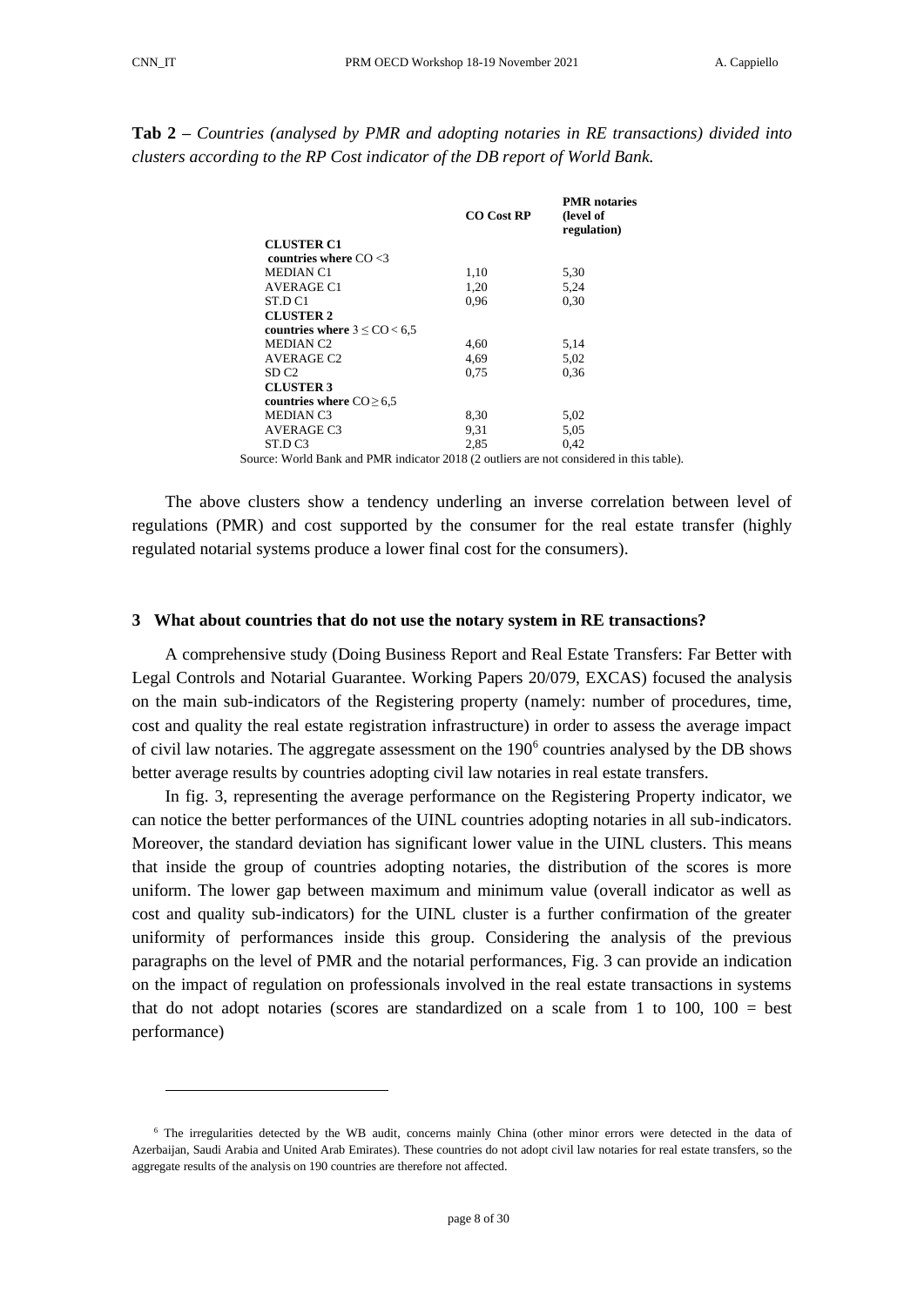

**Fig.3** *– Performances of UINL countries requiring notaries in property transfers (Comparisons with countries that do not use the notary system)*

Note: The line inside each histogram shows the minimum and maximum value of each considered distribution, as well as the standard deviation indicated by a spot with the acronym sd.

Source: World Bank Doing Business Report 2020, Registering property indicator 2020

The data (see fig. 3) also shows the greatest gap between the 2 analysed clusters (countries using notaries vs. other countries) in the quality indicator (8.47) and, surprisingly against all stereotypes, also in the cost indicator (7.26). This means that the quality of the transfer is much higher and less expensive if on civil law notary control. Another consideration can be made on the gap between the procedures and time indicators, with the most evident gap being on time. This surely means that the transfer is faster in the civil law notary countries' cluster. If we consider that the indicator on the procedures presents a less evident gap, this means that on average, each procedure is completed quickly. Moreover, considering the possible distortion coming from the implication of the methodology on the calculation of time and procedures (see Cappiello 2014), a more faithful representation of the reality by these indicators would probably enhance further, the important legal control made by highly qualified legal experts (notaries) completing many checks (procedures) faster than systems that do not adopt civil law notaries.

#### <span id="page-8-0"></span>**4 Compliance with the FATF (IO and R) and notarial services**

Another important aspect of professional services is the compliance with the FATF antimoney laundering (AML) recommendations, especially as concerns the DNFBPs criteria (features adopted also as guidelines for the EU legislation and OECD policies on AML) In Fig. 4, note a positive trend as it concerns the correlation between the PMR score for the notarial professions and FATF compliance as it concerns AML (as a proxy we considered IO3- 7, R10-11 and R22 of the FATF standards, which are more correlated with the nature of the service provided by notaries). Therefore, more regulated notarial systems tend to have a higher level of compliance with FATF standards. Fig. 4 concerns the available FATF data on UINL countries (analysed by the PMR) adopting notaries for the RE transfers.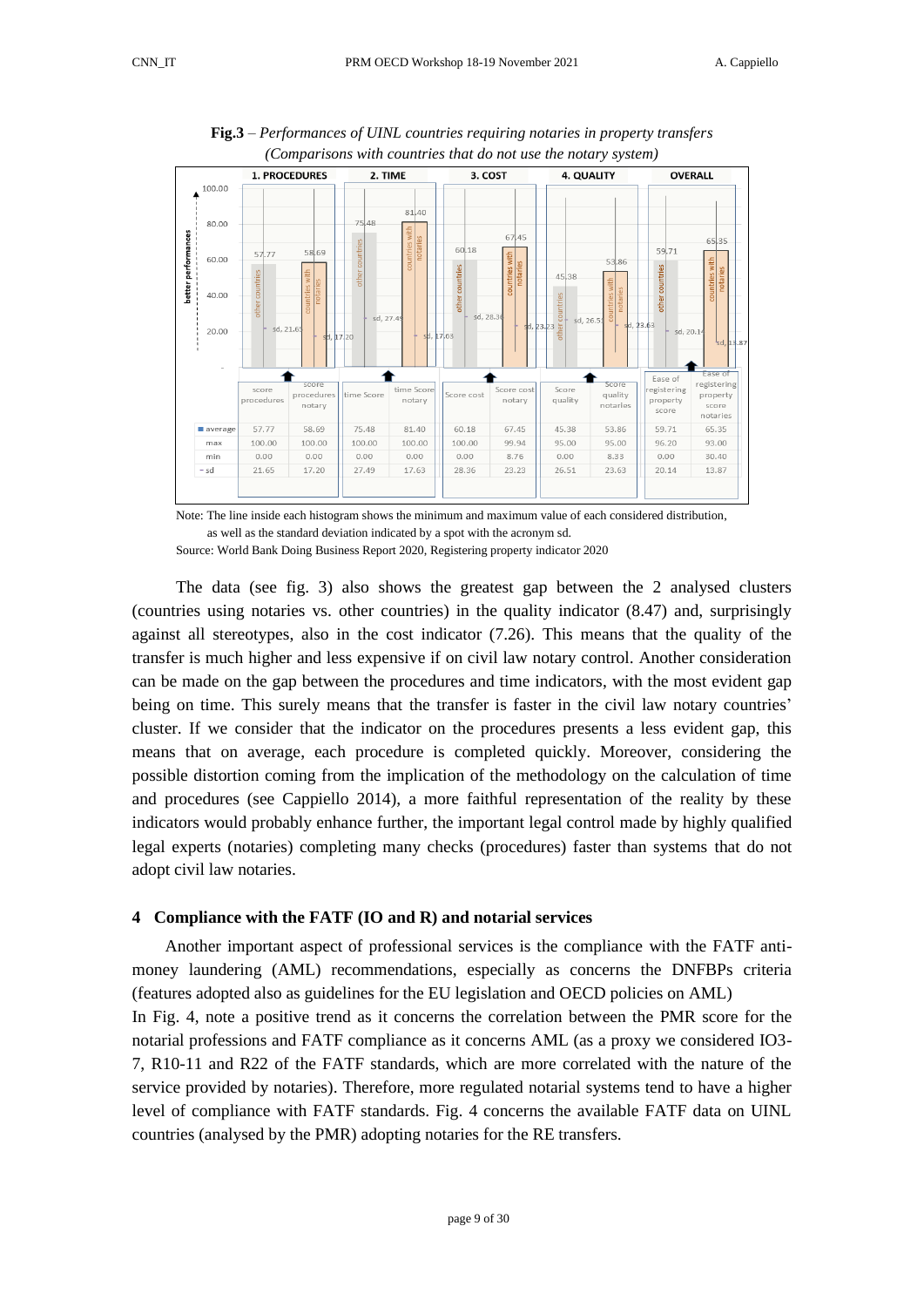

**Fig.4** *– UINL countries requiring notaries in property transfers. Compliance with AML standards and PMR scores as they concern the notarial profession*

# <span id="page-9-0"></span>**4.1 Compliance with the FATF (IO and R). Country with notaries vs. other countries**

In the figure below, note better compliance by CNUE (European countries adopting notaries) and UINL (world countries adopting notaries) compared to countries adopting a different system for Real Estate Transfers (the aggregated results are based on the same FATF criteria indicated in the previous paragraph).

**Fig. 5** *– Compliance with AML standards: UINL and CNUE countries requiring notaries in property transfers vs other countries.* 



Source: elaboration on MER-FUR data FATF 2018-2019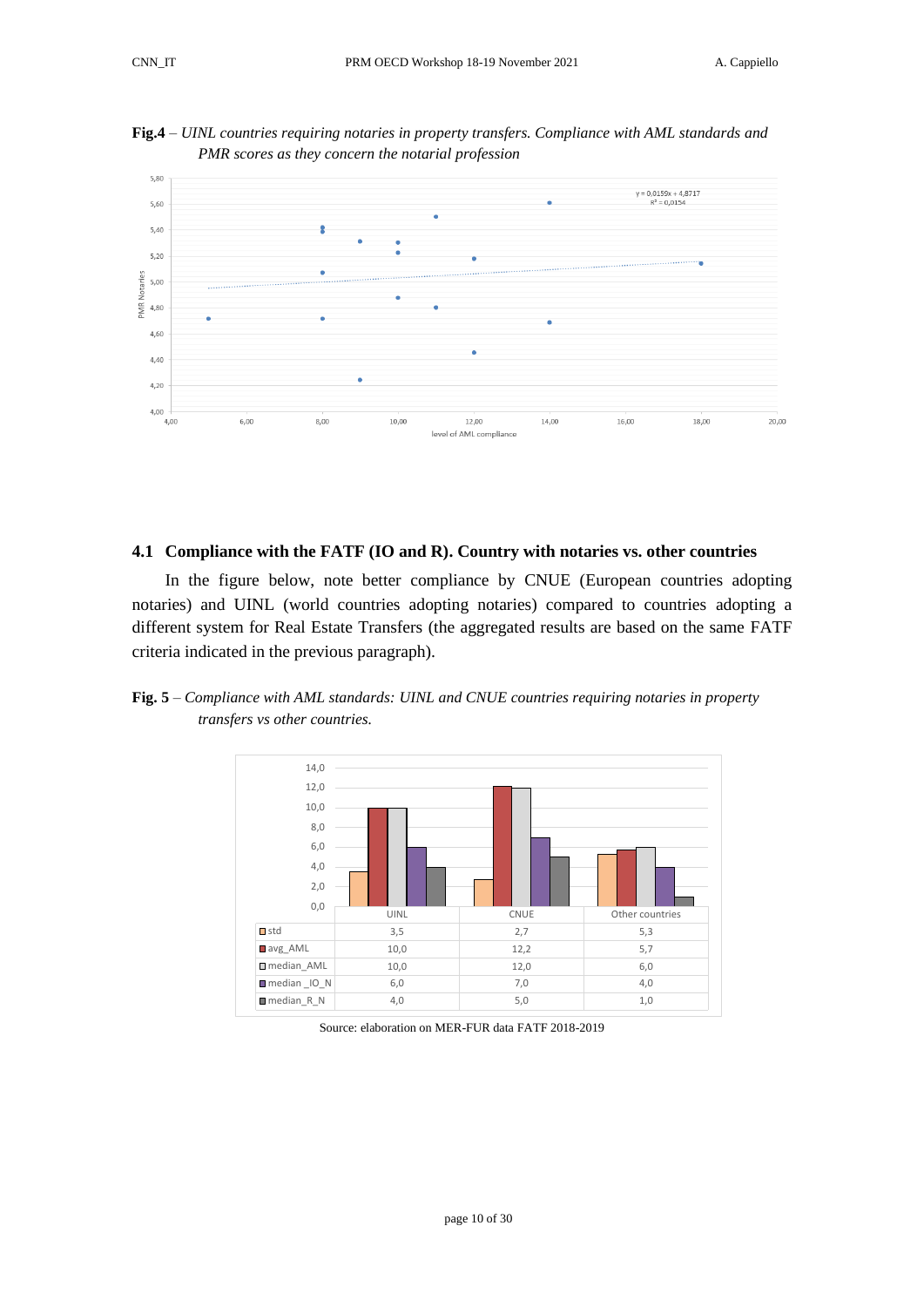# <span id="page-10-0"></span>**4.2 Coherence among "EU, FATF and OECD AML policies", "Professional Bodies" and "PMR"**

In the last years, the main objective of international organisations (WB, OECD, FATF) and the EU, was to ensure compliance with AML policies, and to involve and oblige various professionals in compliance with minimum standards.

The FATF Guidance for Professionals 2019 (page 54) underlines the need of an effective control on professionals by Professional Supervisory Bodies "*Procedures that ensure the system for licensing lawyers/notaries prevents criminal from becoming lawyers/notaries".* Moreover, at the bottom of the same page, it is stressed that "*it is each country responsibility to ensure there is an adequate national framework in place in relation to regulation and supervision of legal professionals (notaries included)*"

On the other side the "OECD Economic Policy Reforms 2014" (*Going for Growth Interim Report, OECD 2014 Reducing regulatory barriers to competition: Progress since 2008 and scope for further reform*) in Chapter 2, page 82 underscores that "*To ease administrative burdens and facilitate entry in network and services sectors, countries could for instance ….abolish chamber membership requirements and reduce the number of exclusive rights of professions ..in particular in the legal (including notaries) and accounting professions".* While some OECD and WB AML handbooks<sup>7</sup> still stress the importance of accurate controls of transfers by qualified and impartial legal professionals (e.g., especially for the provision of reliable information to the public registers). Moreover, many of the FATF recommendations are used as a standard for the regulatory instruments of the European Union.

If the system requires a high-quality standard of controls by professionals, deregulation in these sectors should be carefully evaluated, especially if important aspects of the public interest can be affected.

#### <span id="page-10-1"></span>**5 Consumer side: legislator role, private autonomy, asymmetries and public intervention**

#### <span id="page-10-2"></span>**5.1 Paternalism, economic and political policy choices to protect the consumer**

The particular protection of some crucial legal-economic sector (for which the legislator prescribes the notarial act) is sometimes interpreted as paternalist degeneration of a State invading the private rights <sup>8</sup>. This vision is against the construction of a private system informed to the prevalence of the law on the private willingness and tends to valorise the rules proposed and de facto accepted by the agents. The classic theory of legal paternalism is instead justifying the intervention of the State that constricts the personal freedom to protect the individual impeding one to cause damages for oneself, even if the individual is not damaging third parties. Nevertheless, in the case of the notarial intervention in the regulation of individual rights, the issue does not involve aspects limited to the individual field, but includes also general interests

<sup>7</sup> -VAN DER DOES A., DE WILLEBOIS E., HALTER E, HARRISON R., WON PARK J., SHARMAN J., The Puppet Masters. How the Corrupt Use Legal Structures to Hide Stolen Assets and What to Do About It, Stolen asset recovery Initiative. The International Bank for Reconstruction and Development / The World Bank /UNODC. 2011.

<sup>-</sup>OECD*,* Behind the Corporate Veil: Using Corporate Entities for Illicit Purposes. 2011

<sup>8</sup> SOMMA A., «Riflessioni sul tema dell'autonomia privata», *Boletín Mexicano de Derecho Comparado*, XXXIV, n 101, 2001, pp. 589-637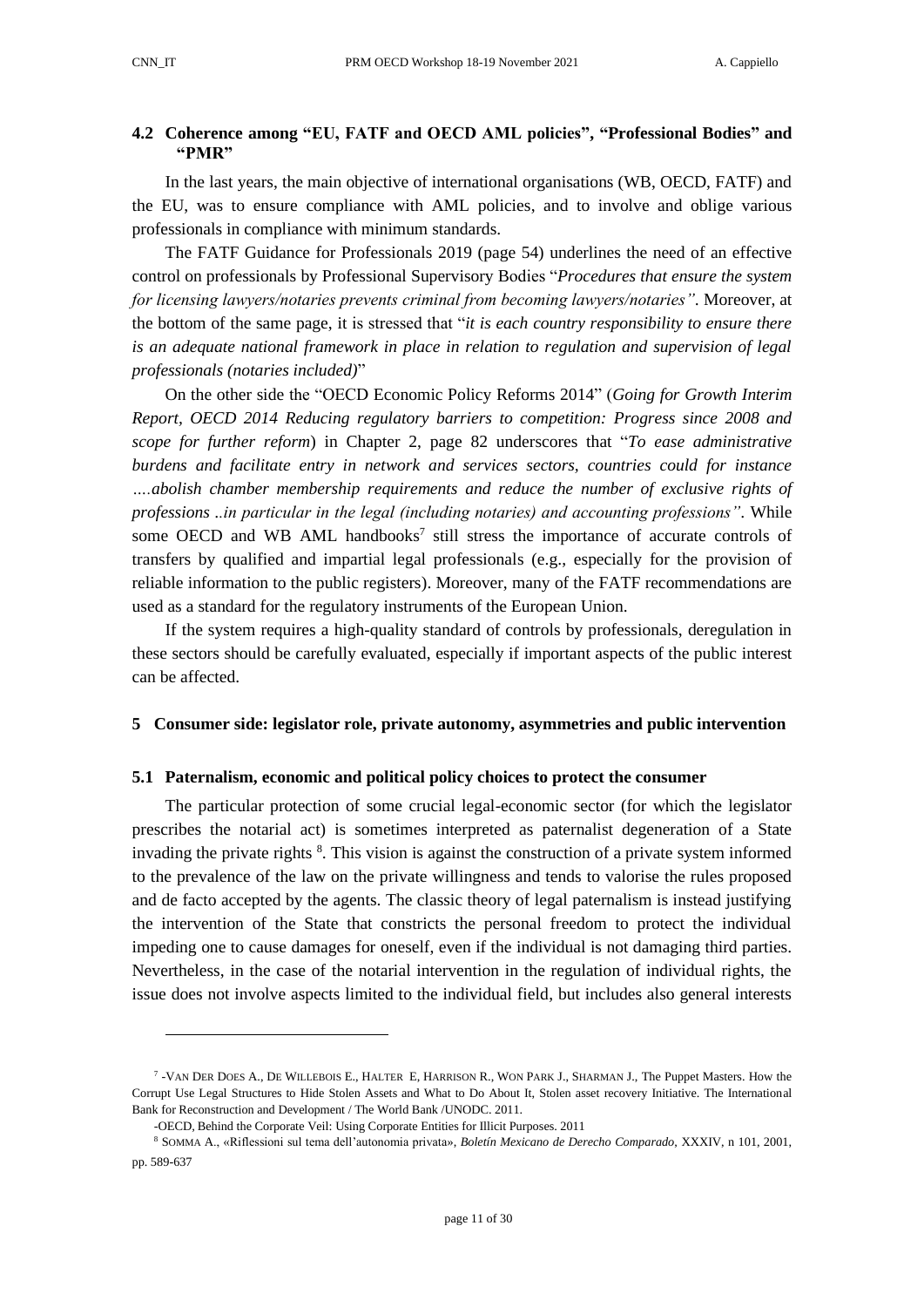as the certainty of the law and the protection of the third parties. Legal paternalism should therefore also be considered in light of the recent developments of legal analysis through the economic analysis of the law and the tools of the "behavioural law and economics".

*Behavioural law and economics* that apply to the legal analysis the microeconomic method and the instruments of the cognitive psychology, tends to adopt a moderate paternalistic position that finds its justification in the consensual correction of irrational behaviours<sup>9</sup>. The model proposes a "*benevolent hierarchy*" where the legislator is taking the place of the irrational individual (who propends to make mistakes) and adopts minimum guaranteed standards in the contracts in order to compensate the information asymmetries. A possible negative consequence of this paternalistic model could be the inhibition of the judgement skills of the individual (Klick and Mitchell 2006) and his evolution as an individual able to make rational choices<sup>10</sup>. The anti-paternalists claim that the short run inefficiencies due to the lack of restrictive regulation by the legislator<sup>11</sup> would be compensated by the advantages in the long run where the agents would acquire awareness and develop individual rational skills. An interesting model proposed by Klick and Mitchel analyses the concept of systematic deviation from the *rationalmaximizer* model, and endogenize the dimension of the cognitive bias (differently form Zamir, who assumes it as a known exogenous value) connected to the individual choice.

Zamir assumes as known the possibility that an individual is making a correct choice, Klick and Mitchel try instead to analyse this possibility considering the time factor and reference context, trying therefore to not only find which decisional model (*paternalist decision maker/ individual decision maker*) is able to produce correct choices, but also which costs are connected to the possibility that the individual can improve the capacity to correctly chose (comparing them with the costs needed for the functioning of a paternalistic system). One of the keys of the analysis is to consider the capacity of taking rational choices by the individuals (through a "*learning by doing*" process) and the paternalistic choices as a negative interference of this self-regulatory process. Moreover, the *self-fulfilling prophecy* mechanism pushes the individuals to reinforce their conviction about their inferiority position (in making the right decision) compared to the paternalistic regulatory body. Individuals are therefore demotivated to invest in knowledge and will conform to the expectation of the paternalistic regulatory body<sup>12</sup>.

With reference to the choice by the legal system to protect (acting therefore paternalistically) some crucial transactions for economic development and the individual's lifetime (e.g., conveyancing, company incorporation, successions), we can use an economic analysis model to evaluate the impacts in the short and long-run of a paternalistic system. Byrnes, with regards to self-regulation, claims that the key for making the correct decision is being aware of the difference between choices that are likely to produce positive outcomes and

<sup>9</sup> SCOCCIA D., Paternalism and Respect for Autonomy, in Ethics, 318, 1990.

<sup>&</sup>lt;sup>10</sup> KLICK J., MITCHELL G., «Government Regulation of Irrationality»

<sup>&</sup>lt;sup>11</sup> For instance, Korobkin expressly claims that the *psychological biases* imply inefficiencies that could be corrected by paternalistic interventions. See *Korobkin, Standard Form Contracts* ("*The design of non-salient terms is better assigned to government institutions because the market will not create pressure toward efficiency and state actors, as imperfect as they will be, at least can aim at the proper target.*").

 $12$  Cf. JON ELSTER, Selfishness and Altruism, in BEYOND SELF INTEREST 44, 47 (Jane J. Mansbridge ed., 1990); Adam J. Hirsch, Spendthrift Trusts and Public Policy: Economic and Cognitive Perspectives, 73 WASH. U. L.Q. 1, 52 (1995).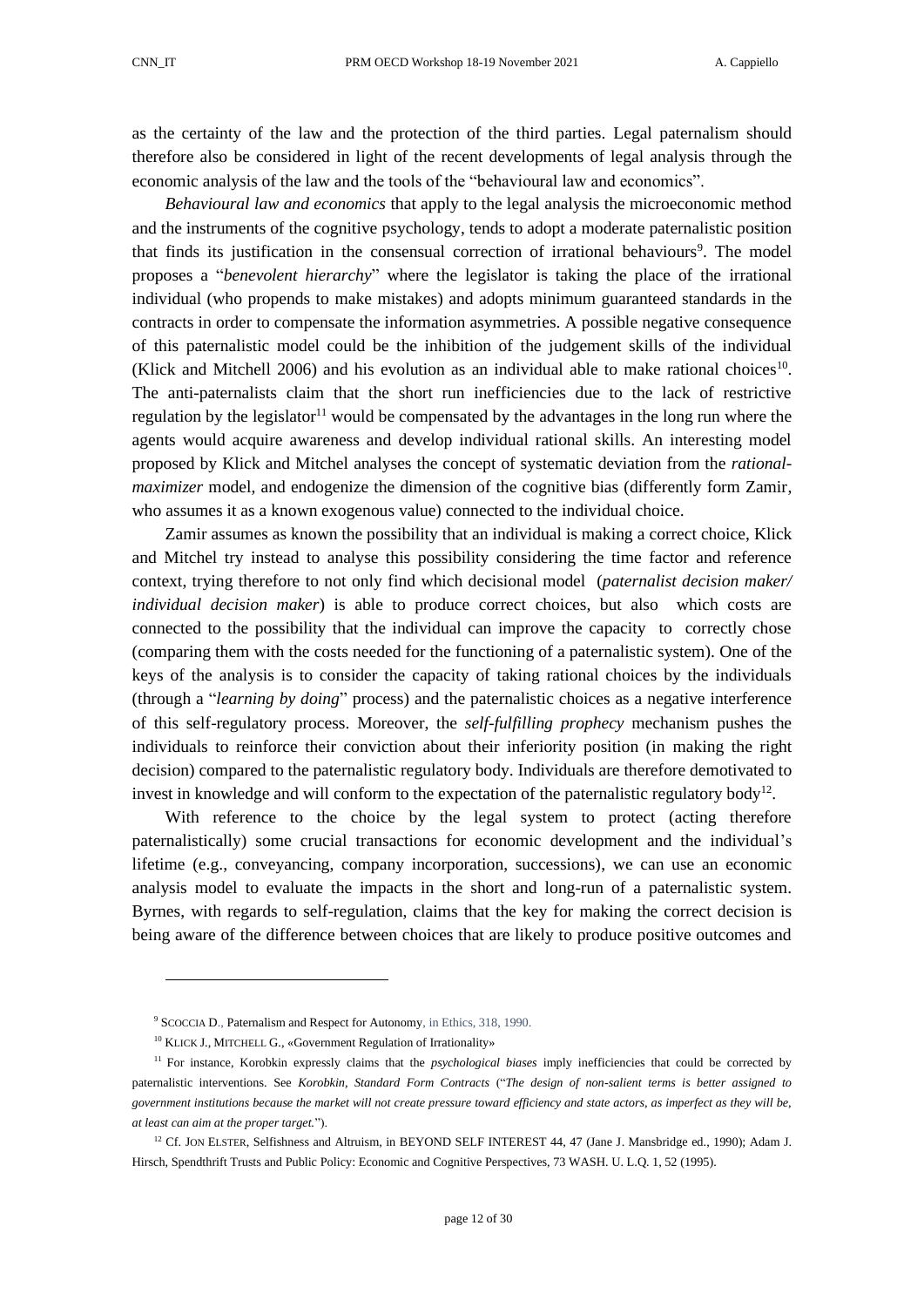choices that are unlikely to produce positive outcomes<sup>13</sup>. The learning process can then help each individual to make choices with greater awareness and to overcome "consumer biases" through acquired experience on the functioning of the market. Obviously, the legislator will assume a paternalistic position in context to where the choices are particularly important because it would be much too costly and difficult for the individuals to research the optimal solution using their own resources.

Nonetheless it seems that the paternalism could imply negative consequences restricting the range of available options (and consequently the possibility of *self-learning*) and producing noise in the analysed context, making the learning process harder. Reducing the incentive to invest resources in knowledge, the individuals would reduce their efforts for the research of alternative solutions, and this would imply less self-learning. Moreover, we should distinguish *ex ante* e *ex post* paternalism (that is to say, before and after making a decision).

The *ex ante* paternalism obviously reduces the incentive to research information and to develop useful strategies of decision making. The *ex post* paternalism reduces the risks of irrational actions because the legislator will protect the individual from the negative consequences of his imprudent choice. In other words, the *ex post* paternalism operates as a form of insurance for the irrational behaviour. Another very important variable to consider within the learning process is the feedback of the result. In fact, not all individuals are able to elaborate upon the information in a way that is useful for their decision-making process. Nevertheless, we can assume, simplifying and generalising, that the paternalist mechanism could interfere by limiting the selflearning skills of the individuals.

#### <span id="page-12-0"></span>**5.2 Behavioural model in a paternalistic system**

The formalisation of some hypothesis could help the legislator in implementing political choices oriented to correct anomalous or irrational behaviours by the individuals.

Passing in review the literature and the models proposed by Shapiro (1984) and, in particular, the model created by Klick and Mitchell (2006), we can analyse the different variables influencing the choices of the legislator and of the individuals, and the implications of these choices. In order to build a model, generally we try to find the variables that we suppose are more significant for the cost-benefit evaluation related to the possible choices to be actuated. In an *ex ante* paternalistic system the legislator adopts provisions (e.g., normative dispositions, fiscal provisions, etc.) to avoid that the individual can make a wrong choice. Even if this system impede the individuals from choosing incorrectly, could create to him a damage in terms of deterrence to improve his cognitive skills and demotivate him in spending time and resources to acquire his own set of knowledge. If we assume that to make an optimal decision, time is needed to acquire adequate knowledge *k* that inevitably implies some costs *C*, we can determine the probability  $p$  that the individual can make the choice implying a utility  $U_h$  higher than the utility coming from a wrong choice  $U_w$ .

The value of the correct choice is represented by the difference  $U_h - U_w$  and from the costs *C* invested in the acquisition of the knowledge and in the research.

<sup>&</sup>lt;sup>13</sup> JAMES P. BYRNES, The Development of Decision-Making, 31 J. Adolescent Health 208, 208 (2002).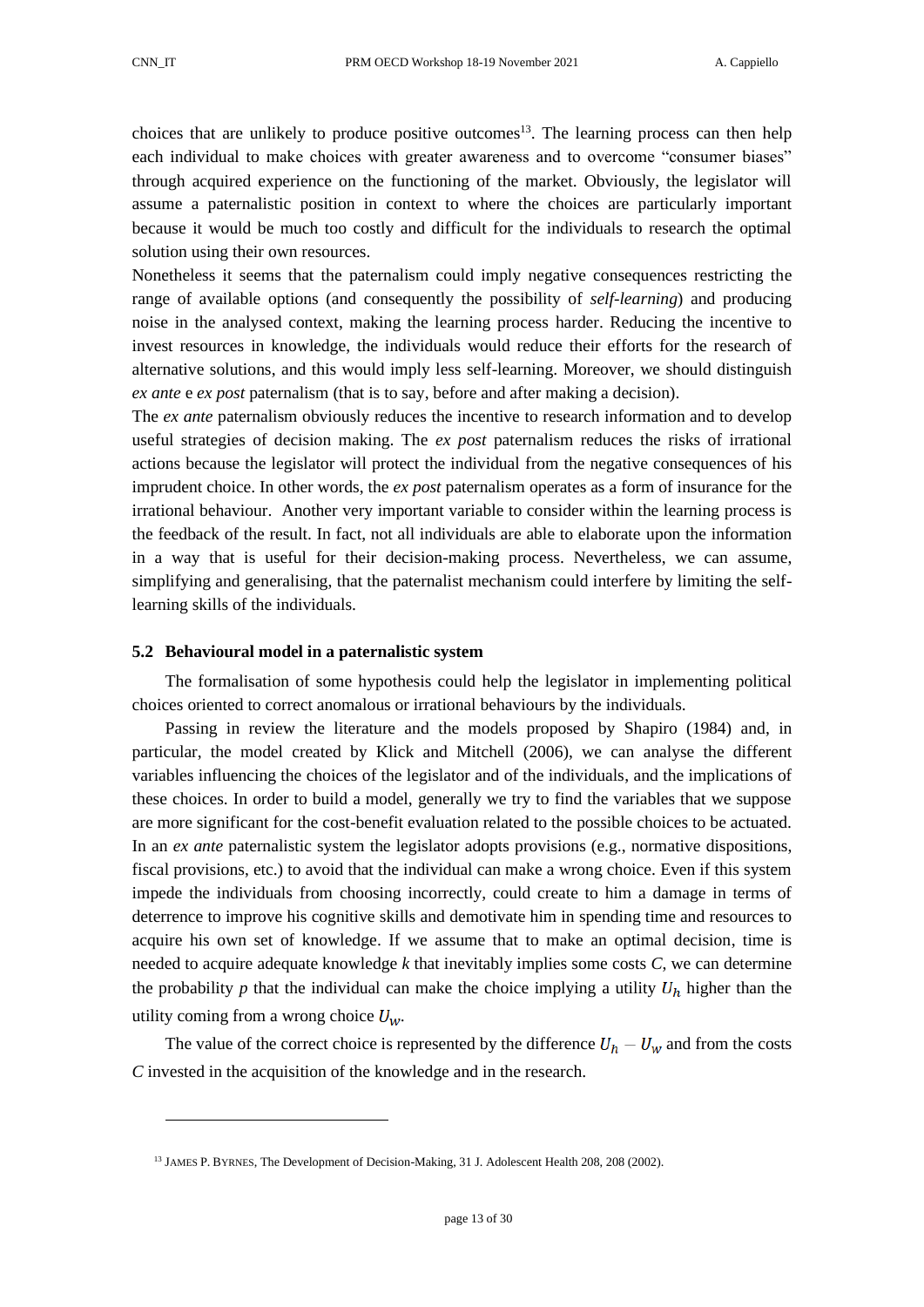The individual will then try to maximize the following function  $F_k$ :

$$
F_k = p(k)U_h + [1 - p(k)]U_w - C \cdot k
$$

Maximizing  $F_k$  we therefore obtain the following first order condition:

 $C=\begin{bmatrix}\frac{\partial p}{\partial u}\end{bmatrix}\left(U_h-U_w\right)$ 

If the time spent  $k$  for the search of the optimal solution requires a cost  $C$  too high, the individual will accept a non-optimal result because the marginal value of a further research at a certain point, will not compensate the marginal cost of the time required for the research. It should be stressed that this model considers a choice to be taken once, and therefore it does not evaluate the benefits of the time spent for the research of the optimal solution. In fact, the time spent to make the best choice, even if is not immediately useful for the solution of the examined case, could be a benefit for future choices. In particular, in case the individual should solve the same problem (or a problem having the same characteristics), the costs of his research will be reduced because he has already spent time in the past on the same issue. The time spent for the research will then produce future benefits and will represent a knowledge endowment to be used also in different contexts. Within a context where a paternalistic State operates, the probability *p* is established by the legislator. Therefore, if  $p$  is exogenous and  $C$  greater than zero, the individual will not spend time researching the best solution because his choice is already fixed by the legislator (partially or completely according to the adopted paternalistic solution).

It is a corollary of the *moral hazard* described by the economic analysis literature about insurance. In our case, the individuals are not incentivized to spend time evaluating the best solution to adopt because the research costs are borne by the paternalistic system. The benefits of the individual are coming from the probability function β that is chosen on his behalf by the legislator.

In the case of a non-repetitive choice, we could define the probability function defined by the paternalistic system as follows:

 $F_{\beta} = \beta U_h + (1 - \beta)U_w$ 

Obviously, an individual can have benefits from the paternalistic system if the following condition is verified:

 $F_{\beta} > F_{k_{\alpha}}$ 

therefore,

 $\beta U_h + (1 - \beta) U_w > p (k_o) U_h + [1 - p (k_o)] U_w - C \cdot k_o$ 

where  $k_0$  represents the optimal quantity of time to acquire knowledge to make a choice in a non-paternalistic context. The expected benefit of the paternalistic system  $\beta(U_h - U_w)$  should always be greater than the one produced by the individual research  $p(k_0)(U_h - U_w) - C \cdot k_0$ and it is assumed that the individuals, as well as the legislator, are able to make the correct choice, and that the gap between the functions  $F_{\beta}$  and  $F_{k_0}$  is determined by the costs C needed to reduce the gap between the utility functions  $(U_h - U_w)$ .

$$
C \cdot k_o / (U_h - U_w)
$$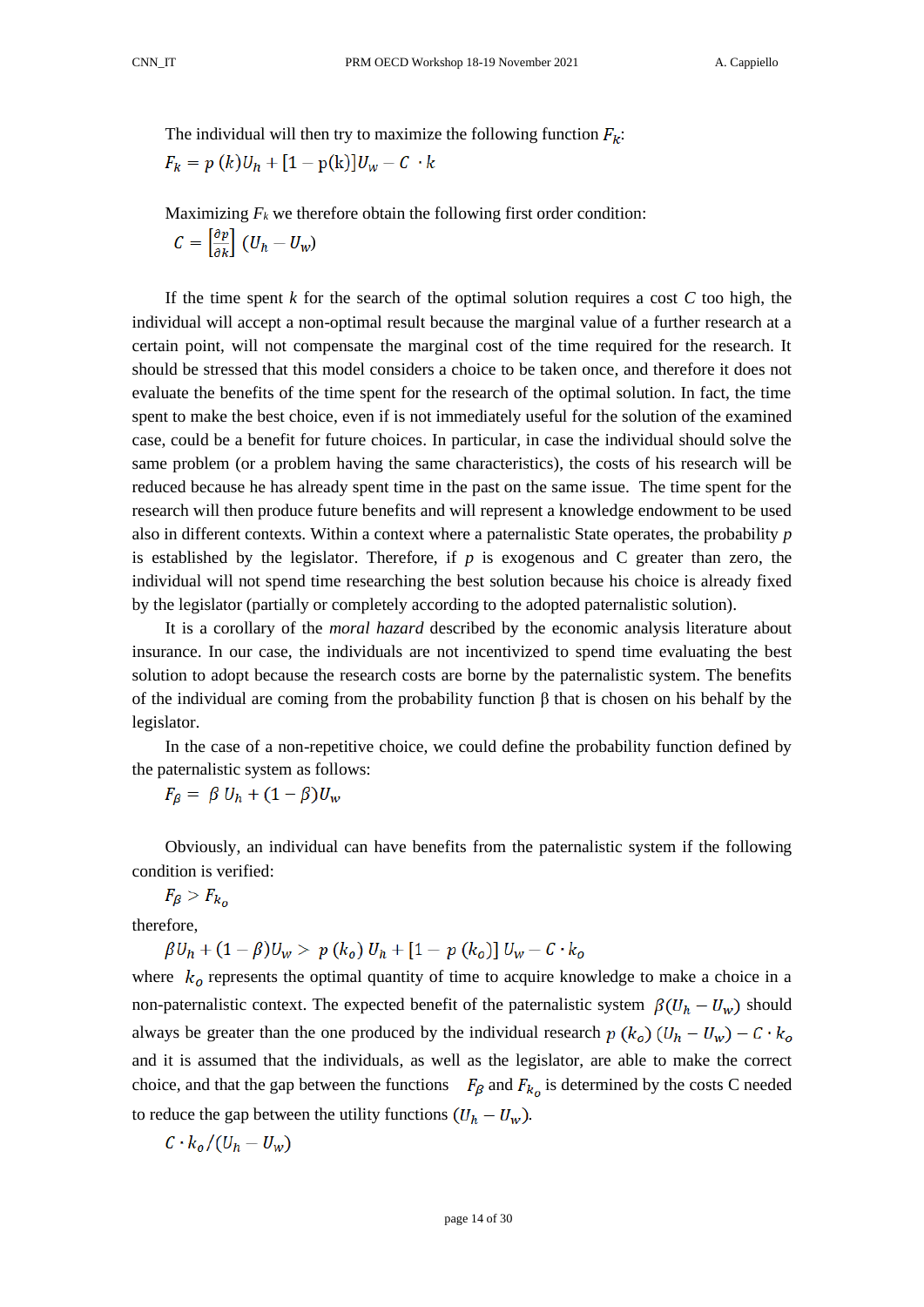Even if the legislator has a lower probability of making the optimal choice for the individuals, it could still be convenient to adopt paternalism if the individual costs are very high or if the difference between the optimal and suboptimal results (utilities) is minimal. For instance, the legislator could make "economies of scale" or the different options lead to similar results. Paternalism represents the best solution when the possibility that the individuals make the correct choice is very low compared to the capacity of the legislator of determining the optimal choice. This could happen because the individual efforts could hardly imply an optimal choice since the costs and time spent researching are too high (or because the individuals do not normally have adequate knowledge to reach the optimal result). Paternalism is therefore more convenient when is particularly burdensome for an individual to improve his decision-making process, especially in situations where his choices are irrevocable and there is little possibility of acquiring adequate knowledge before executing the examined transaction.

#### <span id="page-14-0"></span>**5.3 Time context, decision making and paternalism**

As described by the model analysed in the previous paragraph, in a single (non-repetitive) transaction the efficiency of paternalism deepens from the capacity of the legislator of determining the optimal choice. Nonetheless in the event that the individual has to face repetitive transactions, the investment in terms of research and improvement of his decisionmaking process should be evaluated within a time context (from time  $t$  to time  $t+1$ ); certainly, at the time *t+1* the individual will have a collection of experiences and knowledge that would allow him to improve his choice.

If paternalism is restricting individual choices, there will be a parallel decreasing of the individual's collection of knowledge (and the costs for the individuals would be equal to zero). Nevertheless, the cost for the acquisition of adequate knowledge will be reduced in time only in the absence of a paternalistic system. The individual will acquire the knowledge needed over time, to correctly evaluate the reference context and the costs to invest in a new decisionmaking process that would obviously be lower if part of the knowledge was already acquired in the past.

Therefore, the paternalistic option of the legislator in a domain makes the individual choices more costly in similar or connected domains where there is no paternalistic regulation, creating a "cognitive hazard" effect.

The policy makers and the legislator have to therefore evaluate the costs and benefits of a paternalistic choice, and to decide what a context would be where the individuals can make unconditional choices to reach the optimal aim through personal research deciding spontaneously the quantity of time and assets to reach their scope.

As concerns the *ex post* paternalism, the awareness on the protection by the legislator who will counterbalance possible individual mistakes, will produce an advantage for the individual only in the short run, but will not compensate the loss of long run efficiency (the costs faced by the paternalistic system to repair the mistakes of the individuals will not be compensated by increments of their knowledge because they will tend to adopt cognitive hazard behaviours)

 $F_I = p(k)U_h + [(1-p(k)]U_w + [(1-p(k)]J - Ck)]$ 

The Judiciary system compensates a possible wrong choice increasing the utility of the individual by *J*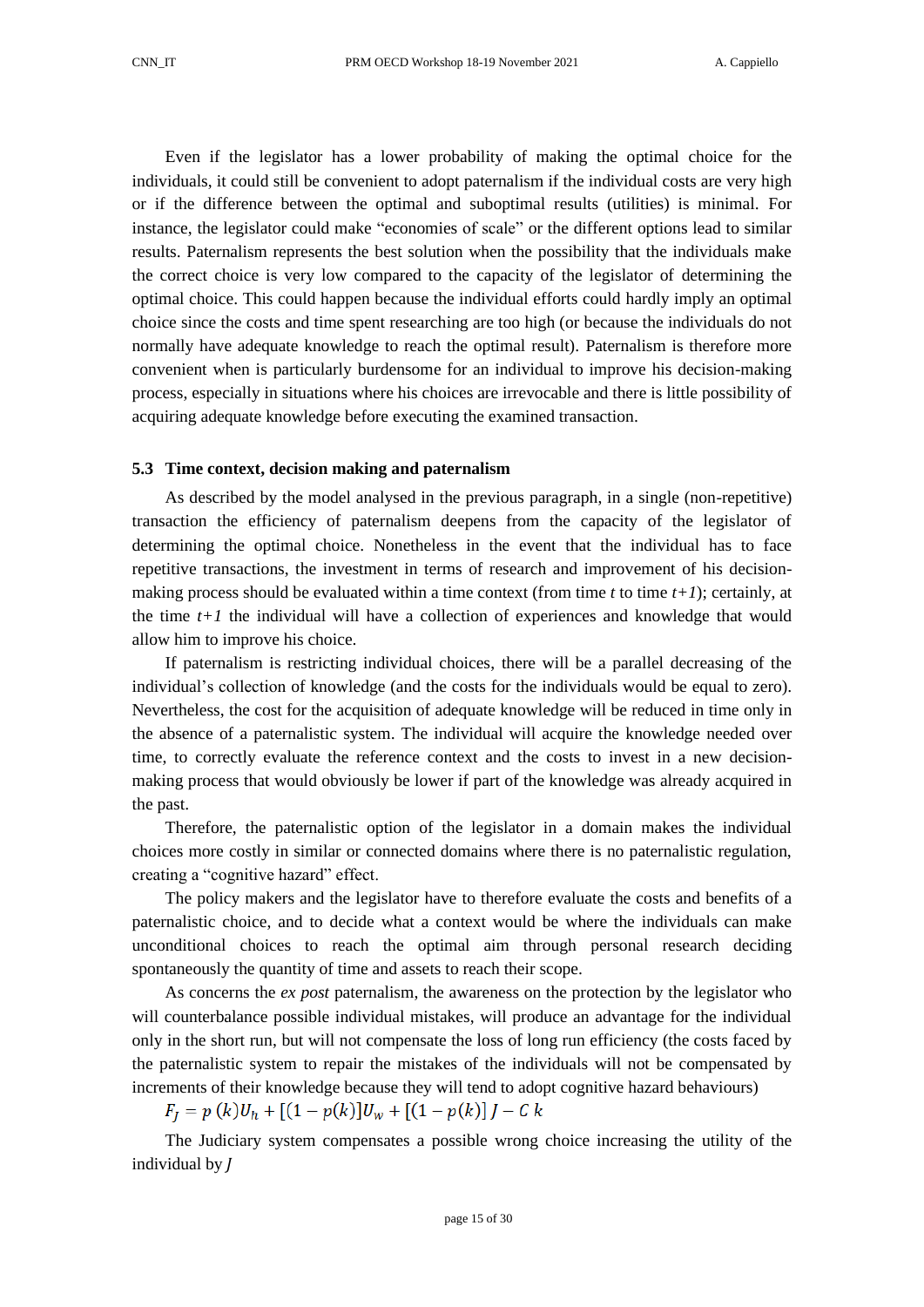The first order condition will therefore be:

$$
C = \begin{bmatrix} \frac{\partial p}{\partial k} \end{bmatrix} (U_h - U_w - J)
$$

This implies that every individual will be available to spend time to research the best solution until the costs are lower than the advantage acquired in terms of greater utility.

 $(U_h - U_w - I)$ 

Certainly, the paternalistic choice by the legislator will imply costs related to justice administration and to private contracts. Since the tribunals will intervene to settle the possible litigation about the transactions, there will be greater uncertainty on the enforceability of the contracts, and to counterbalance the transactive costs, there will likely be a decreasing of the transactions of an increment of the prices. Paternalism will obviously be convenient only in cases where the benefits are greater than the costs related to the restriction of individual freedom, including the potential moral and cognitive hazard previously mentioned.

# <span id="page-15-0"></span>**5.4 Paternalism in case of notarial intervention**

One of the main hypotheses of behavioural *law and economics* is that the reference context can strongly influence the behaviours of the economic agents and of the policy makers. The legal system that intends to face the individual tendency to make irrational decisions could, in some cases, have negative effects such as moral and cognitive hazard (in this case the individual behaviour is considered to be an endogenous variable within the legal system). Nevertheless, the level of moral and cognitive hazard is correlated to the type of the analysed context and to the adopted regulation. In the case of the notaries (e.g., real estate transactions), the context corresponds to a *"one-shot transaction"* model because in the great majority of the cases the individuals make one single transaction in their life-cycle, or likely a very limited number of transactions that do not allow them to acquire a relevant technical legal competence through the experience. The level of knowledge of the "average individual" is obviously insufficient to allow him an adequate self-protection through progressive learning using his experience.

Instead, a protection based to the legal theory would require efforts and resources disproportionately compared to the targeted objective (the opportunity costs will lead individuals to opt anyway for professional advice) and, in some cases, it may be not feasible because of the lack of technical and cultural requirements needed to understand the complexity and the consequences of the obligations that they are going to sign.

# <span id="page-15-1"></span>**6 EU law, internal market, professional qualifications; general interests and proportionality principles**

In this paragraph we analyse the characteristics of the notarial profession and the relationship between national regulation and European normative. Specifically, we analyse (even if notaries are explicitly excluded because appointed by an official act of government and participating to the exercise of the public powers, see note 14) the Directive 2015/849 concerning the professional qualifications and the EU Directive 2018/958 (28 June 2018) concerning a proportionality test before the adoption of a new regulation of the professions. We will see that the requirement of the notarial professions is justified by the protection of the public interest (protection of the consumers, good administration of the justice, certainty of the business relationships) and respectful of the proportionality principle. The information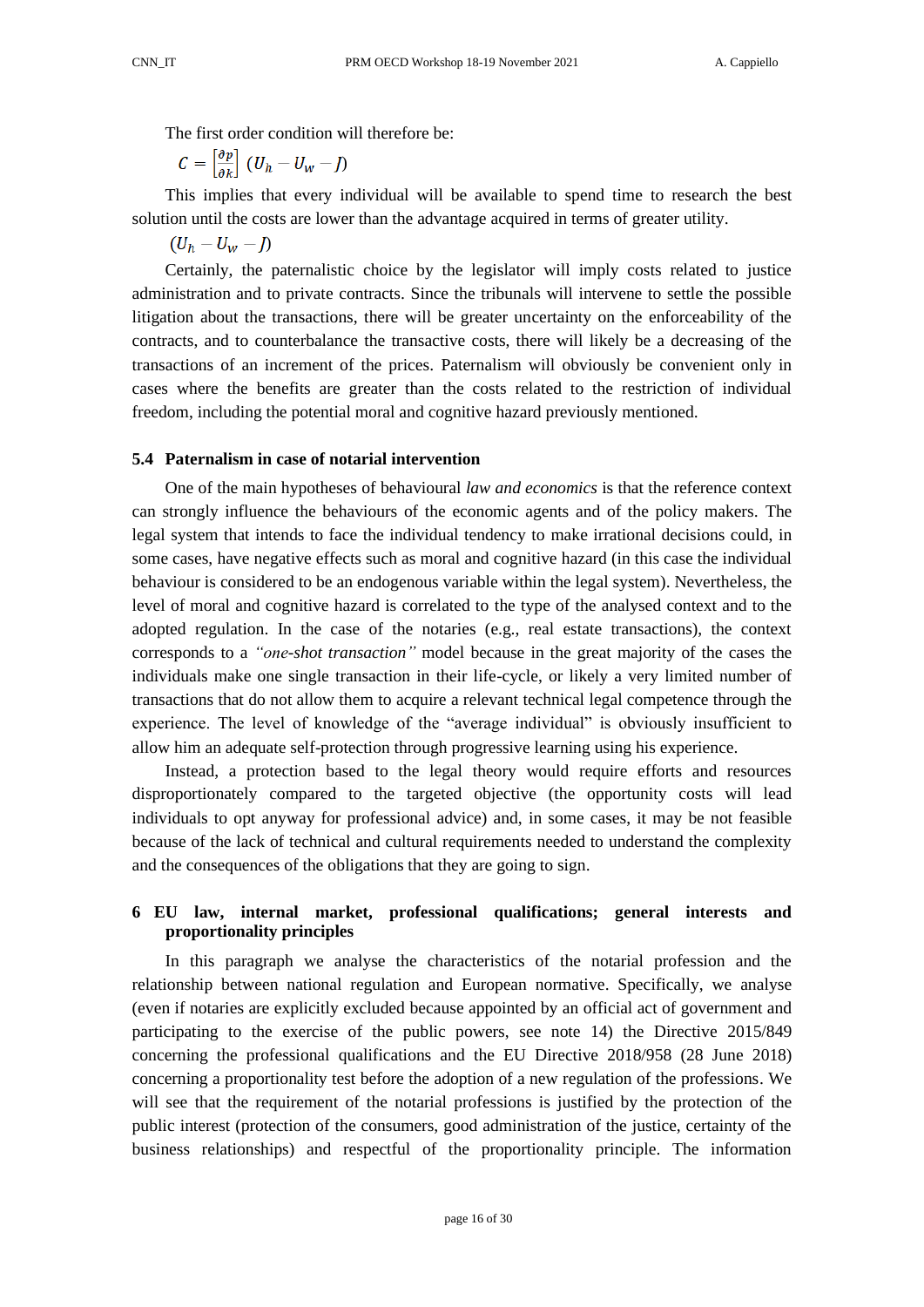asymmetry and the consequent need of protecting the average consumer (who is not able to evaluate the legal competence), require some protections (academic qualifications, normative selection and territorial competence).

The obligation of membership of the territorial professional body is respectful of the proportionality principle because it guarantees the respect of the complex professional obligation of the deontological code (created to protect customers and the community, and not applied as protection of the interests of the professional category but to guarantee high standards of protection of the quality of the professional service). The incompatibility with other professional activities is finalised to guarantee independence and integrity, and therefore, always to protect the final user. The limited restrictions of advertising have the final aim to protect the users from fake and misleading advertising respecting the proportionality principle, and to offset the deficiencies coming from asymmetric information (taking into account the proportionality principle). The limits concerning the professional practice in associated form are justified and proportionate because there are many other partnership forms that are more suitable and do not compromise the personality of the professional service (professional association).

Such debates will be analysed in the next paragraphs from a legal point of view as well as through some typical considerations of the economic analysis of the law.

#### <span id="page-16-0"></span>**6.1 Directive 2005/36/CE and proportionality test**

The Directive (UE) 2018/958 of the European Parliament and the European Council, 28 June 2018, concerning a proportionality test before the adoption of a new regulation of professions, applies to regulated professions subject to the application of the 2005/36/CE (considerandum 8). First, it should be emphasised that the Directive 2005/36 contains the explicit reference to the notarial profession in the considerandum 41. This considerandum disposes that the Directive is without prejudice to the application of Articles 39(4) and 45 of the Treaty concerning notably notaries, in particular, and therefore excluding from the freedom of establishment the activity participating, even if occasionally, to the exercise of the public powers<sup>14</sup>.

Nevertheless, as an exercise of analysis, hereafter we consider the application criteria of the Directive on the proportionality test, in order to assess the fairness of the notarial regulation. Therefore, we will examine, as an example, the Italian national regulation on the notarial profession in light of the disposition of the EU Directive. In Italy, the requirements of the notarial professions are justified by the need to protect public interests and conform to the proportionality principles (i.e., as unrestrictive as possible to reach the results deserving protection). Clearly in order to violate the proportionality principles, they should be applied in a compatible way with the imperative needs (protection of the users, good administration of the justice, certainty of the business relationship), avoiding every automatic rejection to the demands by the EU citizens:

<sup>&</sup>lt;sup>14</sup> Moreover, notaries are explicitly exempted from the Directive on professional qualifications (art. 2 par. 4, as modified by the Directive 2013/55/UE and considerandum 3 of the Directive 2013/55/UE). Since the directive on the proportionality test has the same field of application of the Directive on professional qualifications (art. 2, par. 1 and considerandum 8 of the Directive on the proportionality test), it implies that also notaries are outside the application field of the Directive on the proportionality test.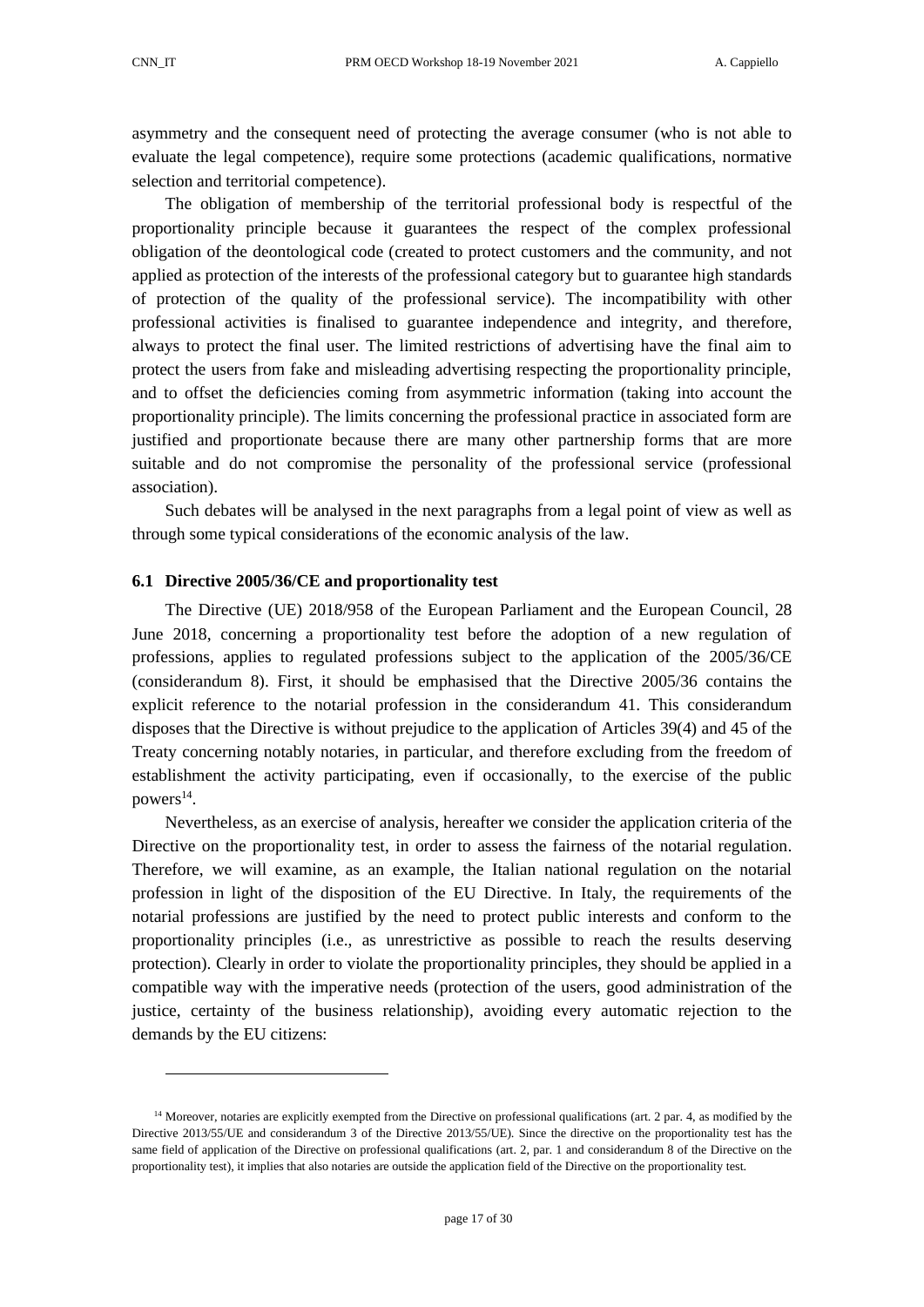a) entry barriers:

Since 2003, Italian citizenship is no longer required for the acceptance to the notarial profession.

Obviously, there are other entry requirements that are deemed justified, namely:

- academic qualification and compulsory apprenticeship: the asymmetric information and the consequent need to protect the average user (who is not able to assess legal competence), make it necessary to require an Italian University degree in law (*laurea in giurisprudenza*, or a foreign degree considered equivalent by an Italian University), in order to practice in the notarial profession, The compulsory apprenticeship is reduced to 18 months (compared to the previous 24) and can be anticipated of 6 months during the university course. For lawyers and judges with one year of experience, the apprenticeship is reduced of 8 months to avoid (considered already acquired experience in the field of law) prolonging the traineeship and to respect the proportionality principle.

- Competitive examination and *numerous clausus*: The provisions encompass the requirement for guaranteeing the quality of the offered services and to avoid risks for the users. The Examination Commission is not only composed by notaries (needed to evaluate the competence of the candidates), but also by judges and University professors. This all guarantees the proportionality principle because the State has maintained the entry control (through Academic and judicial components) without delegating it to private operators, and also ensures compliance with the competition law as affirmed by the decision Mauri C-250/03.

- *Numerus clausus* and territorial competence: They are defined by law and compliant with the proportionality principle because they are linked to demographic parameters. In order to avoid an over restrictive approach, territorial competence was expanded and now includes the district of the Court of Appeal, even if respecting the assignment of a specific seat and the obligation of assistance to the assigned seat in order to guarantee the service on the territory to the users who are not able to move.

b) Subsequent barriers

- Obligation of being part of the territorial professional body and respect of the deontological code: This obligation is respectful of the proportionality principle because it is connected to the role of the District Councils and Archives to verify the respect of the complex professional notarial regulation and conduct code that protects the citizens and the community. The deontological control (CO.RE.DI) represents the correct balance of the different needs (impartial evaluation of infractions by third parties). In particular, the conduct code should not be applied as an instrument of protection of the professional category, but rather as shared regulations to guarantee high qualitative protection standards of the professional performances (i.e., notaries have strict compulsory obligations concerning continuous professional training). Moreover, the international organisations (e.g., FATF, OECD, World Bank) emphasize the importance of the professional bodies, especially concerning supervisory entities in relation to the conduct of their members and the correct application of the guidelines on anti-money laundering and the deontological controls<sup>15</sup>. In fact, the legislative decree (Dlgs 90/2017) transposing the Directive 2015/849, has attributed to the professional bodies, regulatory and

<sup>&</sup>lt;sup>15</sup> FATF Guide for professionals, June 2019, see in particular SRB Self-Regulatory Bodies.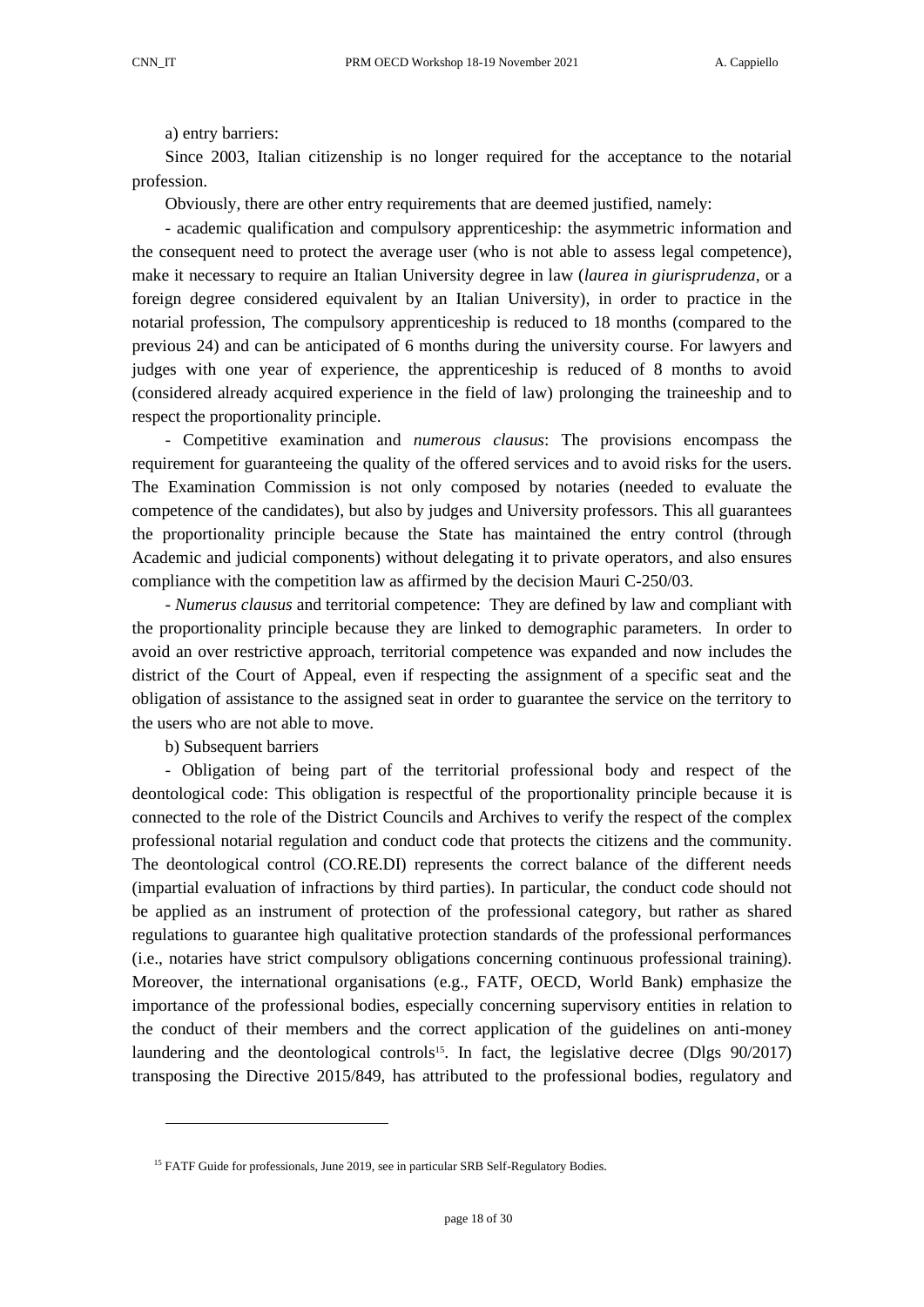sanctioning powers. This is a crucial role because it aims to clarify to their members the actual provisions abstractly foreseen by the primary law.

- Incompatibility with other activities: The incompatibilities foreseen by the notarial law (i.e., the notarial activity is not compatible with other business activities, civil servants, lawyers and bank directors) are finalised to guarantee the independence and integrity of the profession and therefore to protect the final user. As also decided by the Italian Supreme Court (Cassazione - Decision 5270 of the 4<sup>th</sup> March 2013), the objective of such restrictions is to safeguard the impartiality that characterises notarial functions. Moreover, there are some limits to these incompatibilities (for instance, the possibility to exercise academic activity in Schools and Universities) that make them proportional to the objective.

- Tariff: In Italy there are no restrictions because they have been abolished. Nevertheless, a tariff established by law could give clearer reference and protection to the users as in almost all the EU notariats adopting fixed or proportional tariffs for their public services. Twenty on twenty-two CNUE notariats (including Belgium, Germany, Luxembourg and Austria) adopt tariffs.

-Commercial promotion (advertising): The limited restrictions now existing at deontological level were created to protect the users from fake and misleading commercials filling the gap coming from the information asymmetries and respecting the proportionality principle also in light of the jurisprudence of the EU court of Justice on the issue (*Société fiduciaire nationale d'expertise comptable*, case C-119/09; Doulamis, case C-446/05).

- Associate exercise of the notarial profession (professional and multi-professionals associations): Mono or multi-professional associations are not foreseen by the law. with regards to mono-professional associations (associations among notaries), the Ministerial Decree 34/2013, implementing the Directive 200/123/EC, excludes notaries because of their public function. This choice is justified, besides the limits disposed by the European Directive, and is proportional because there are other suitable forms of association (professional partnership) that do not jeopardize the personality of the service provided. The prohibition of multi-professional associations does not create a problem of proportionality as recognised by the decision Wouters (C-309/99). Moreover, in recent years, the European Council in the "recommendations of the Council to Italy on the national program of reforms and stability" did not mention the notarial profession, but rather criticised the weakness of the Italian economic system connected mostly to the fiscal and labour policies, and to the lack of infrastructures.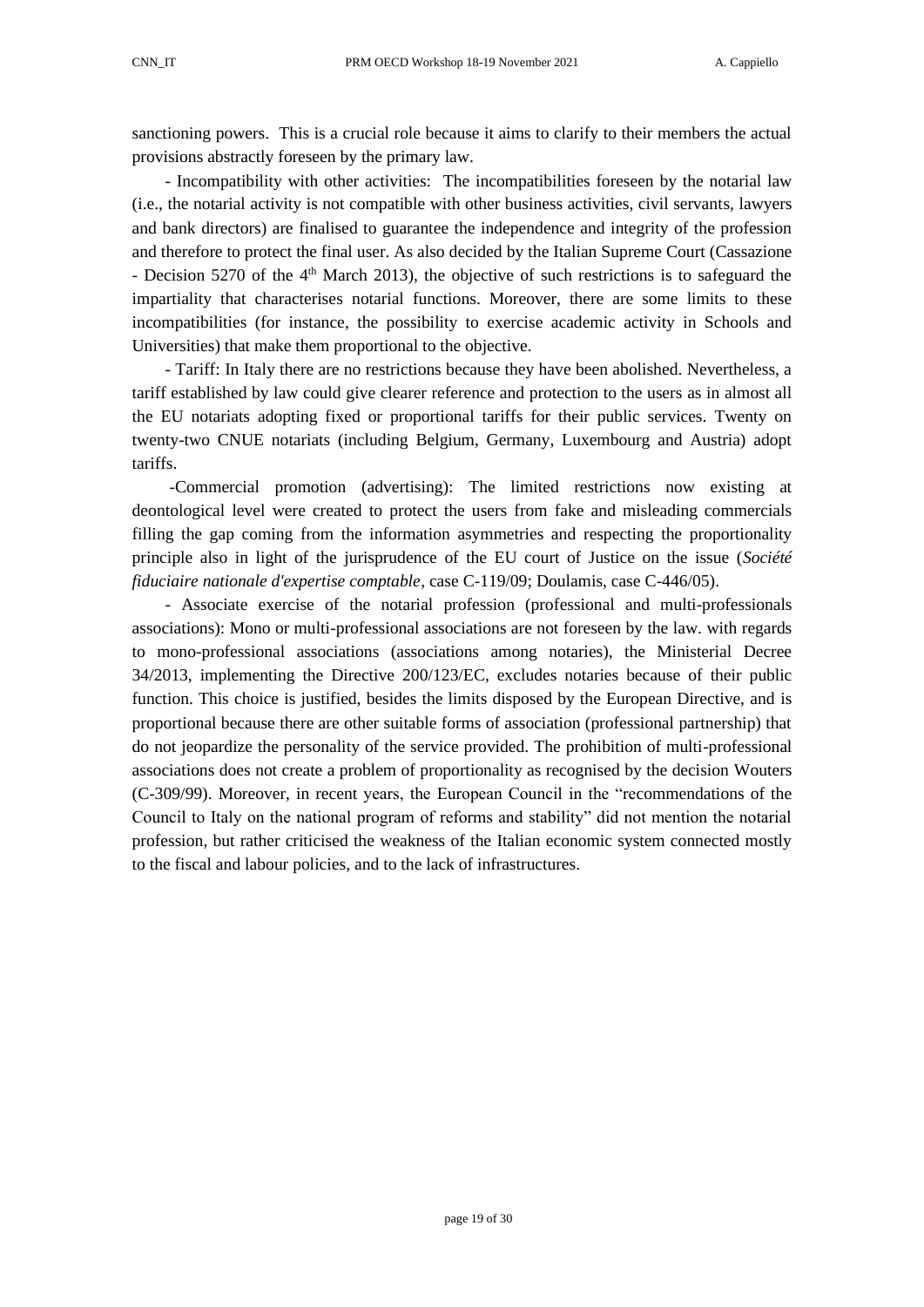# <span id="page-19-0"></span>**6.2 Notaries, EU law on professional services and market failure**

Some professional services need an attentive regulation because it would guarantee the equitable provision of public goods and the social interest. Mainly in the case of public goods, the lack of State intervention and correction measures may cause market failures. In this case, deregulation may not always imply positive effects for consumers and social welfare. The presence of information asymmetries and the need – especially in the company and real estate sectors - of producing positive externalities (benefits for the entire community, even for those who are not directly paying for the services), forcibly require a regulation restricting the provision of these services only to high-level public officers.

The following table summarizes some features and consequences of the main types of market failures and the reasons for regulation through a public function (i.e., notaries).

| <b>Market failures</b><br><b>Features</b> |                       | General remedies to market failure and/or possible causes                        |  |  |
|-------------------------------------------|-----------------------|----------------------------------------------------------------------------------|--|--|
| typologies                                |                       |                                                                                  |  |  |
|                                           |                       |                                                                                  |  |  |
| Obstacles to pure                         | <b>Entry Barriers</b> | - Due to regulation and self-regulation (if not correctly planned)               |  |  |
| competition                               |                       |                                                                                  |  |  |
|                                           | Entry Barriers for    | - discrimination related to the denial of similar 'national treatment'           |  |  |
|                                           | no nationals          | - intangible barriers due to dominant positions and difficulties for new service |  |  |
|                                           |                       | providers to be cost competitive                                                 |  |  |
|                                           |                       |                                                                                  |  |  |
|                                           | Lack or               | Enforcement of law                                                               |  |  |
|                                           | inadequate            |                                                                                  |  |  |
|                                           | application of        |                                                                                  |  |  |
|                                           | competition           |                                                                                  |  |  |
|                                           | law                   |                                                                                  |  |  |
| Externalities                             | Intra-sectorial       | - Preventing failure with specific sector and intra-sectorial regulations        |  |  |
|                                           | policies              |                                                                                  |  |  |
| <b>Internalities</b>                      | Information           | - guarantees and transparency                                                    |  |  |
|                                           | asymmetries           | - reliable signalling by high qualified providers (Self and State regulation)    |  |  |
|                                           |                       | - Self-regulation on the basis of framework laws                                 |  |  |
|                                           |                       | - Setting minimum quality standards for the involved professionals (e.g.         |  |  |
|                                           |                       | diplomas and licensing)                                                          |  |  |
|                                           | Moral hazard          | - discipline rules (counteracting empirical undesirable behaviours on the        |  |  |
|                                           |                       | market)                                                                          |  |  |
|                                           |                       | - professional guidelines and rules to guarantee the 'quality' of the provided   |  |  |
|                                           |                       | services                                                                         |  |  |
|                                           |                       | - Technical regulation                                                           |  |  |
|                                           | Adverse selection     | -impartial behaviour and supervision – disciplinary rules                        |  |  |

**Tab. 3** - Market failure and need for State remedies

In the case of notaries, their services are characterized by relevant positive externalities for the whole society. In fact, notarial legal control is a propaedeutic step all the information recorded in the Public Register (Real Estate and Business Registers). That is to say that notarial services produce a benefit not only for the clients involved in the transaction, but also for third parties (e.g., banks and creditors) and for the community. For these reasons, notaries, in addition to being highly-qualified professionals, are first and foremost, Public Officers mandated by the State to the legal control of very delicate transactions (their functions are equivalent to those of the judges, from the point of view of preventative justice).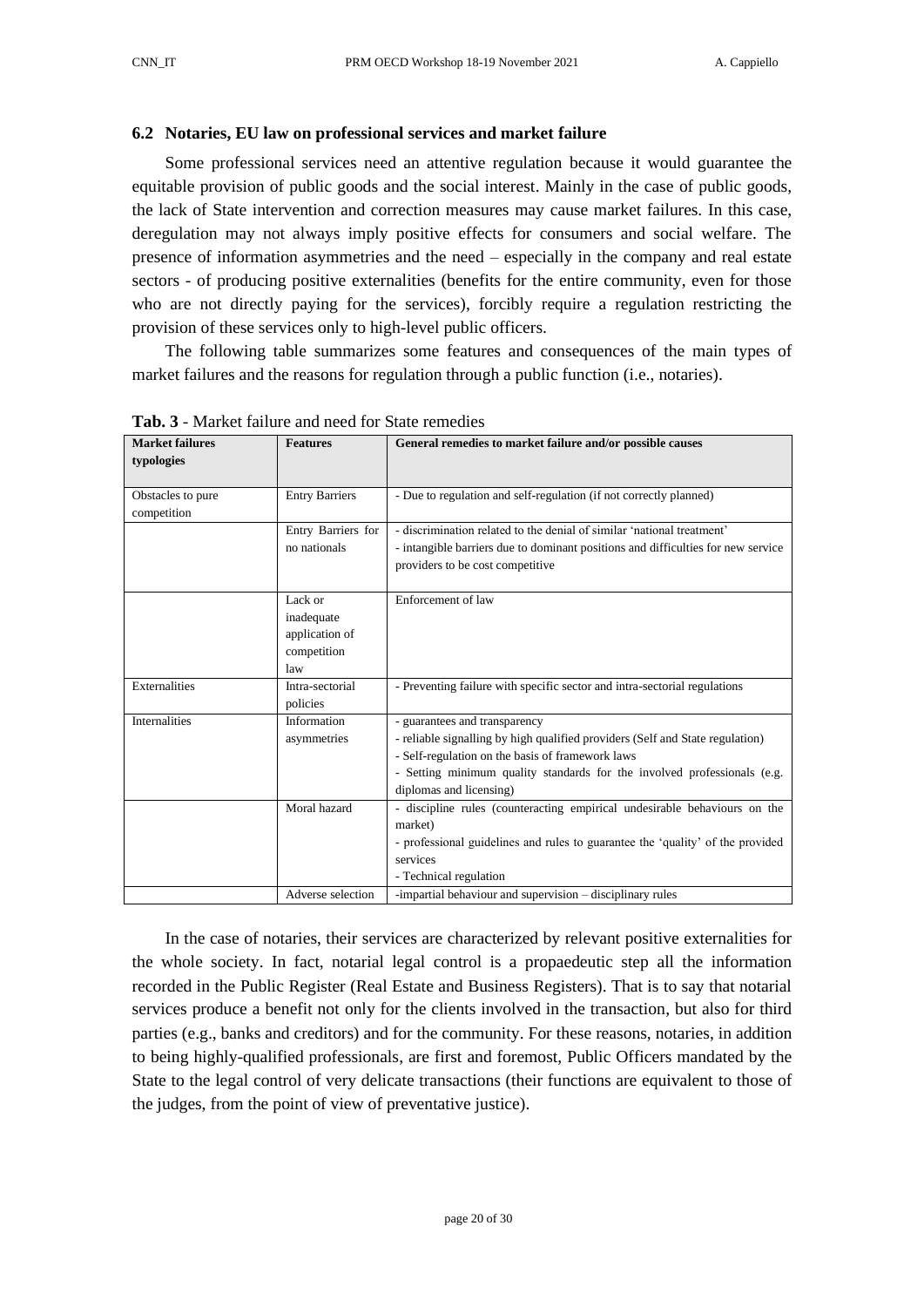#### <span id="page-20-0"></span>**6.3 Barriers created by national services regulation**

In some cases, domestic regulation may create some barriers in the EU market. These may be justified by the general public interest and some national peculiarity to be preserved in order to reach better social utility. The following table illustrates the most significant forms of discrimination that may occur in the market and can be classified as "arbitrary" and/or "necessary" (in case of market failure).

| Tab.4 - Possible discrimination in the EU market and their justification or arbitrary |  |  |  |
|---------------------------------------------------------------------------------------|--|--|--|
|---------------------------------------------------------------------------------------|--|--|--|

|                              | <b>Allowed</b><br>(and<br><b>barrier</b>                    | Arbitrary<br><b>barrier</b> | <b>Adequateness of Notarial</b> |
|------------------------------|-------------------------------------------------------------|-----------------------------|---------------------------------|
|                              | justified in case of market                                 | (discrimination)            | regulation and activity         |
|                              | failures)                                                   |                             |                                 |
| <b>Discrimination</b>        | very few cases may be<br>ln                                 | [protectionism]             |                                 |
| <b>VS</b>                    | allowed (general interest)                                  |                             |                                 |
| no-nationals                 |                                                             |                             |                                 |
| in<br>discriminatory,<br>No. | harmonisation<br>$\sqrt{a}$ and $\sqrt{b}$<br><sub>or</sub> | not justified               | e.g. requirement of             |
| 'regulatory<br>case          | different<br>standards<br>for                               | (Purely arbitrary)          | national public competitive     |
| differences'                 | guaranteeing the public interest                            |                             | examination in order to         |
| among Member States          |                                                             |                             | guarantee the competence        |
|                              |                                                             |                             | and high quality standards      |
|                              |                                                             |                             | of legal control                |

In the European Union, measures to correct market failures can be taken at two "levels of government":

- 1) at EU level: in these cases, all barriers will be eliminated among member States (in some cases only few barriers can still persist);
- 2) at country level: This may happen often because EU countries still have in practice some discretion in services regulation and supervision in order to guarantee the public interest and the best results with the minimum effort in terms of utilised resources (e.g., local diversity can justify national regulation, trough subsidiarity and proportionality principle, in order to guarantee the maximisation of the general interest and the best possible results).

Sometimes, standards and licenses/certification are set in order to impose limitations or guarantees on the quality of certain activities; the evaluation is often carried out with an 'economic needs' test applied to the entry competitors. If the rules are justified by market failures, they do not represent offensive 'barriers' to the services exchange and freedom of establishment (they can still be defined as 'barriers,' but they are appropriately justified by the emersion of a market failure). In the case of notaries, the national rules and the selection mechanism are justified from the general public interest point of view and to correct an inevitable market failure (see also Tab. 3 above).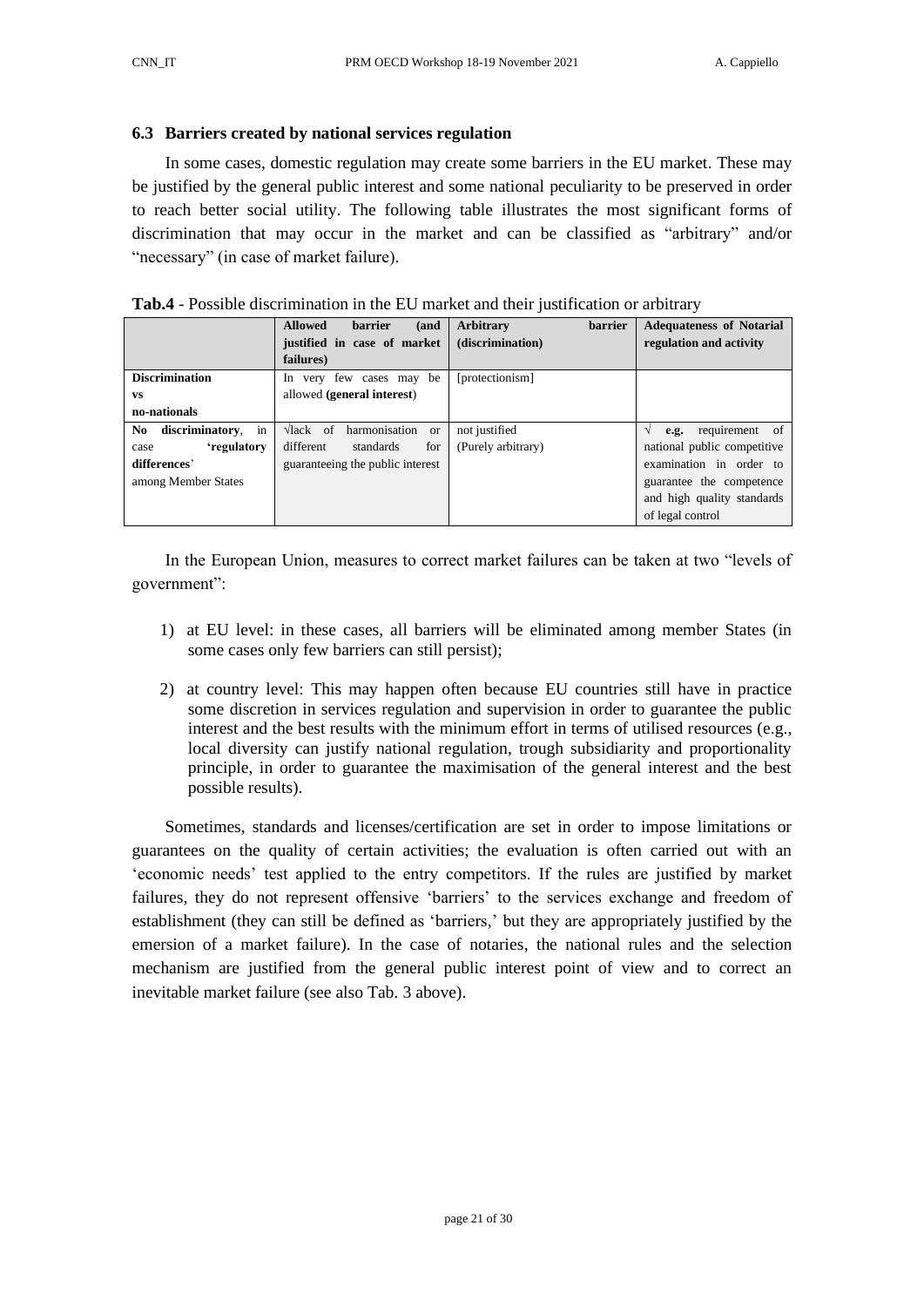# <span id="page-21-0"></span>**6.4 Notarial activity: public good and positive externalities for the community**

The supply of public good (guarantee of secure legal transactions) implies State intervention in order to reach the Social Demand (LCS) in the optimal way; i.e., maximizing the number of beneficiaries (citizens) at an equitable cost for the direct beneficiaries and the whole community.

**Fig. 6** – Supply of public good and State intervention to meet the social demand







# <span id="page-21-1"></span>**6.5 Effects of the lack of impartial legal control**

The lack of legal control (e.g., real estate transaction), considering a simple supply-demand model of the illicit activities, may imply a decrease of the marginal cost (from MC to MC<sub>E</sub>) for the abusers, with consequent increase of the total volume of the illicit activities (from V to  $V_E$ ).

An accurate legal control (high legal standards) would imply an increase of the marginal cost (from MC to  $MC<sub>N</sub>$ ) for the illegal agents, a consequent reduction of the illegal activity (from V to  $V_N$ ) and an improvement of the socio-economic context.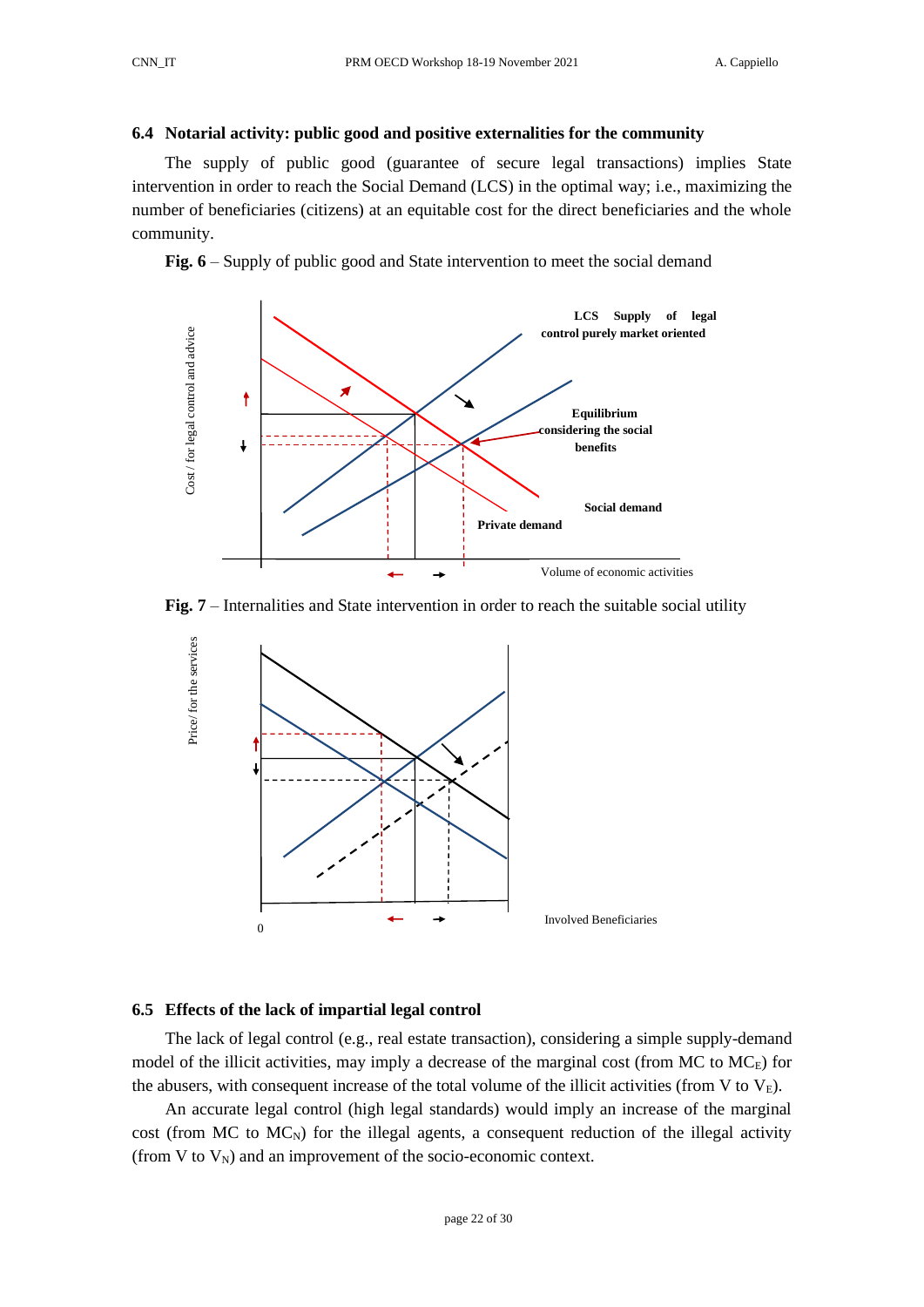

# **Fig. 8** – Effects of the reduction of compulsory legal control

# <span id="page-22-0"></span>**6.6 Italy: peculiarity of services provided by notaries (general interest and social utility)**

The main requirements in order guarantee the high-level competence and independence of this public function are (as entry requirements) the academic qualification (together with a compulsory apprenticeship) and the selection through a public competitive examination. The determination of the number of notaries, in order to guarantee the public interest, is set by law according to demographic criteria (*numerus clausus*). The information asymmetries and the consequent necessity to protect the weakest parties (consumers) require that the high-level legal experts (supervising the transactions) possess high academic qualification in Law. The remuneration of the notarial activity is not regulated by tariffs anymore (fees are now freely negotiated with the clients).

| Linu / Tequn chichto       |                                                                                     |
|----------------------------|-------------------------------------------------------------------------------------|
| requirements               | reasons/comments/justification                                                      |
| Academic qualification and | (University degree in Law $-5$ years) and compulsory apprenticeship under the       |
| compulsory apprenticeship  | supervision of a notary (respectful of the proportionality principle)               |
| public competitive         | These requirements are important to ensure the quality of the provided services and |
| examination (numerus       | to protect the consumers. The examining board of the public competitive             |
| clausus)                   | examination is mainly composed by University Professors and judges (under the       |
|                            | direct supervision of the Ministry of Justice).                                     |

|  | <b>Entry requirements</b> |  |
|--|---------------------------|--|
|--|---------------------------|--|

| requirements                 | reasons/comments/justification                                                             |  |  |
|------------------------------|--------------------------------------------------------------------------------------------|--|--|
| respect of codes of conduct  | Membership is required in order to control the compliance with the laws and the code       |  |  |
| and Professional Body        | of conduct (and to protect consumers and the whole community). The Disciplinary            |  |  |
| membership                   | Courts (CO.RE.DI) are composed of notaries and of judges. Moreover, the code of            |  |  |
|                              | conduct represents, besides the interest of professionals, a regulation for guaranteeing   |  |  |
|                              | the high-quality standards of the profession.                                              |  |  |
| continuous<br>professional   | A compulsory number of credits should be gained by notaries on a regular basis.            |  |  |
| training                     |                                                                                            |  |  |
| incompatibilities with other | Notarial practice is not compatible with some other activities (e.g., it is not compatible |  |  |
| activities                   | with civil servant employment, being a lawyer, commercial activities and the bank          |  |  |

**Professional requirements and conduct rules**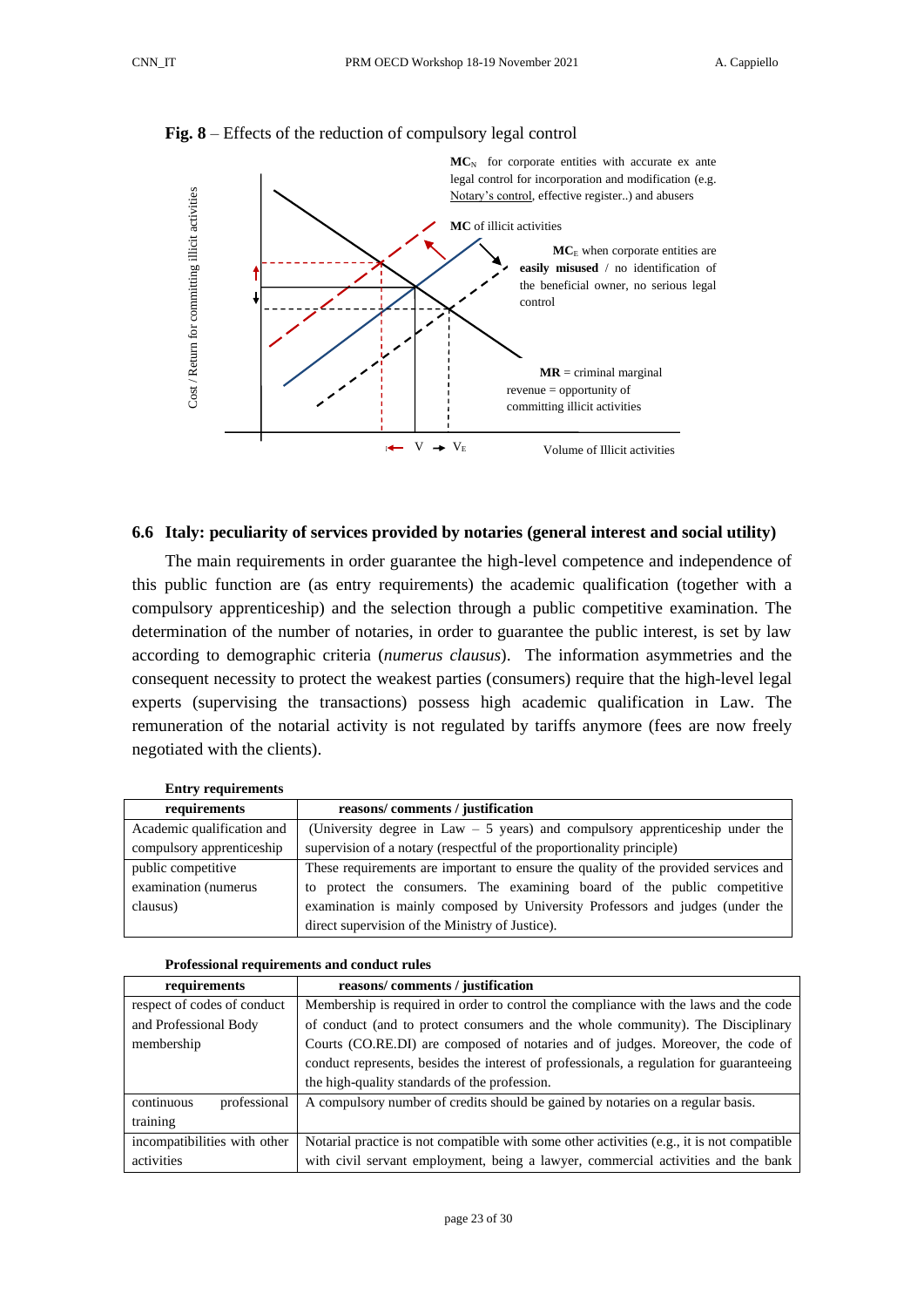| requirements                 | reasons/comments/justification                                                            |
|------------------------------|-------------------------------------------------------------------------------------------|
|                              | director position) these rules guarantee the independence and reliability, and therefore, |
|                              | protect consumers and the whole economic system.                                          |
| advertising                  | Some advertising limits may be set to protect consumers and overcome information          |
|                              | asymmetries (see also ECJ case-law of the issue Société fiduciaire nationale              |
|                              | $d'$ expertise comptable, case C-119/09; Doulamis, case C-446/05)                         |
| associated exercise of       | notaries cannot be members of multidisciplinary practice companies. A specific law        |
| profession (professional)    | $(d.m. 34/2013)$ conceived to create new types of companies for professional activities   |
| companies and                | (implementing directive 2006/123/EC in Italy), explicitly excluded notaries because of    |
| multidisciplinary practices) | their public functions directly delegated by the State                                    |

# <span id="page-23-0"></span>**6.7 Are the criteria of the notarial professions proportional to the objective of public security?**

Hereafter, we report some claims of the ZERP study<sup>16</sup> that even if led by liberal ideologies, recognise some peculiar characteristics of the notarial activities. The ZERP study (commissioned by the EU) about professionals involved in real estate transactions, among many statements in favour of free market, also claims that "*mandatory intervention of a notary or a lawyer may only be proportional in transactions if it extends to the drafting of the contract as well. However, if the procedure for consumer transactions, including the registration, is sufficiently standardised and summarised in understandable step by-step instructions, adequately informed consumers should be able to handle such transactions themselves*" *<sup>17</sup>*. The core point, therefore, seems to be "the drafting of the contract" (but this is exactly what civil law notaries do), neglecting that the registration is also a delicate part of the entire procedure because it produces legal effects (a legally-controlled input of the register produces positive externalities and legal certainty). The ZERP study also claims that "*exclusive rights of notaries may in a first respect be plausibly justified on grounds of consumer protection (trust in the quality of legal advice) and, more generally, commutative justice, i.e., to receive adequate value for money. Anyone, consumer or business, who seeks the assistance of a professional, should be able to fully rely on the competences and skills of the professional and the quality of the service "bought". Indeed, even an informed consumer or a business cannot be expected to control a professional. To the contrary, reliable quality standards decrease the transaction costs for consumers and other clients who do not have to spend time and money undertaking quality checks*".

#### <span id="page-23-1"></span>**6.8 Restrictions or Consumer Protection (CP)? A CP index?**

As we previously analysed, considering the public interest and the public function of the notaries, some of the PMR features may be reconsidered as an index for consumer protection. The ZERP study used and elaborated data regarding legal professions and also integrated its indexes with a consumer protection index taking into account, for instance, "professional insurance", "quality control education requirements", "continuous education," and "obligation

<sup>16</sup> SCHMID, C. , SEBASTIAN, S. LEE, G. , FINK, M. AND PATERSON, I., *Conveyancing Services Market* Centre of European Law and Politics (ZERP), University of Bremen, Study COMP/2006/D3/003.

<sup>&</sup>lt;sup>17</sup> Given the complexity and the various legal implications of the real estate transfers, a standardised procedure will not guarantee the consumer. The final consumer will receive full protection and better assistance with a specific contract drawn up by a public officer on the basis of the peculiar needs of the given case.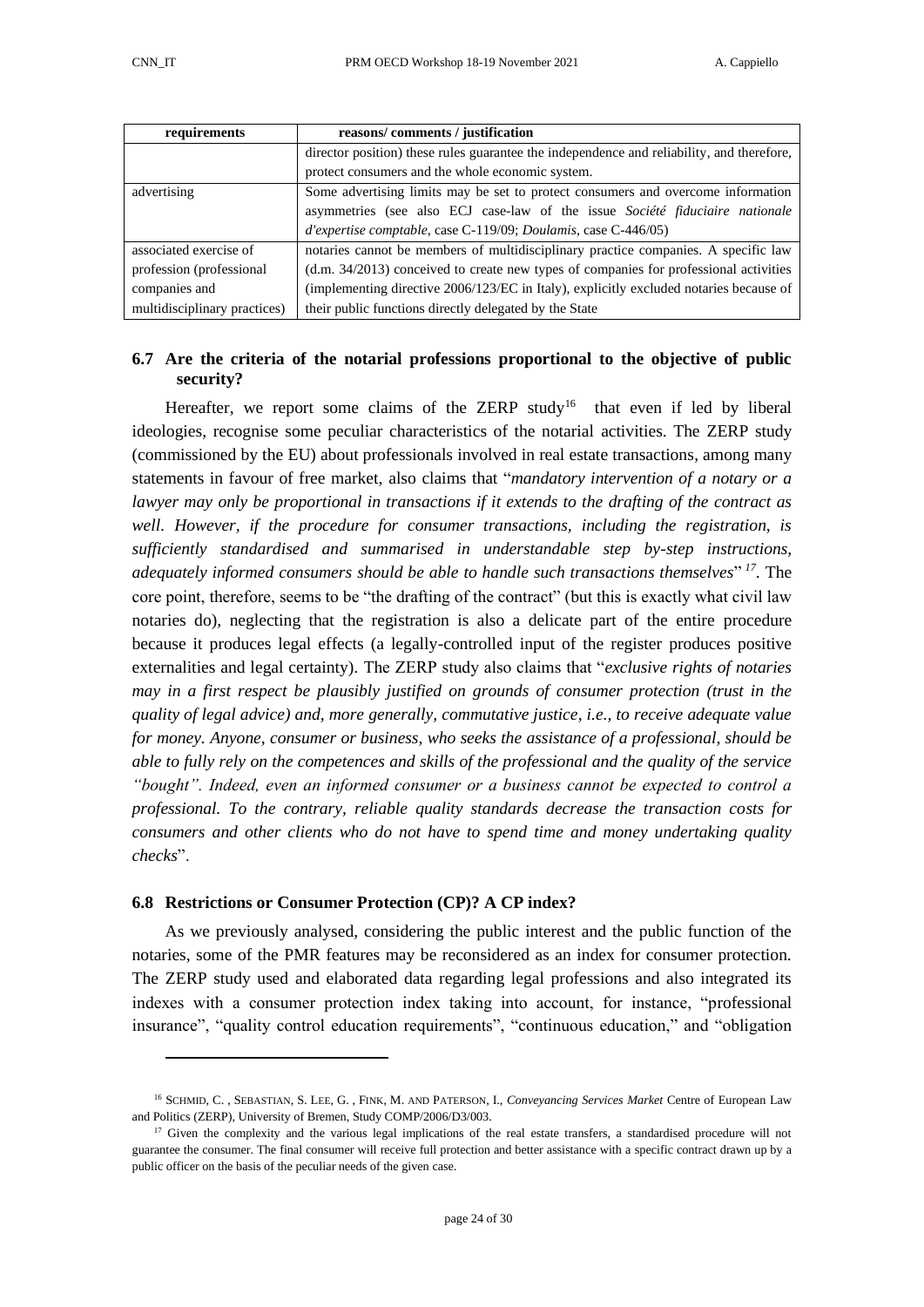to provide the service". Therefore, starting from this scheme, the PMR index could be reassessed, improved and integrated with a Consumer Protection Index CPI (of course the PMR criteria should be rebalanced in order to make it compatible with the CPI)

| $Sub-$          | Themes/questions                                   | weight | scale | method | score | notes |
|-----------------|----------------------------------------------------|--------|-------|--------|-------|-------|
| Index           |                                                    |        |       |        |       |       |
| CP <sub>1</sub> | Compulsory indemnity insurance                     |        |       |        |       |       |
| CP2             | Conduct control/quality control / Independent      |        |       |        |       |       |
|                 | supervision                                        |        |       |        |       |       |
| CP <sub>3</sub> | Education requirements                             |        |       |        |       |       |
| CP4             | Continuing education                               |        |       |        |       |       |
| CP <sub>5</sub> | Obligation to provide services                     |        |       |        |       |       |
| CP <sub>6</sub> | Probative value /enforcing power of the deed       |        |       |        |       |       |
| CP7             | Cost transparency /Clear indication of the service |        |       |        |       |       |
|                 | provided                                           |        |       |        |       |       |
| CP <sub>8</sub> | Switching costs                                    |        |       |        |       |       |
|                 |                                                    |        |       |        |       |       |
| <b>CPI</b>      | Country scores $(0-6)$                             |        |       |        |       |       |

**Tab. 5** - Consumer protection index: a possible scheme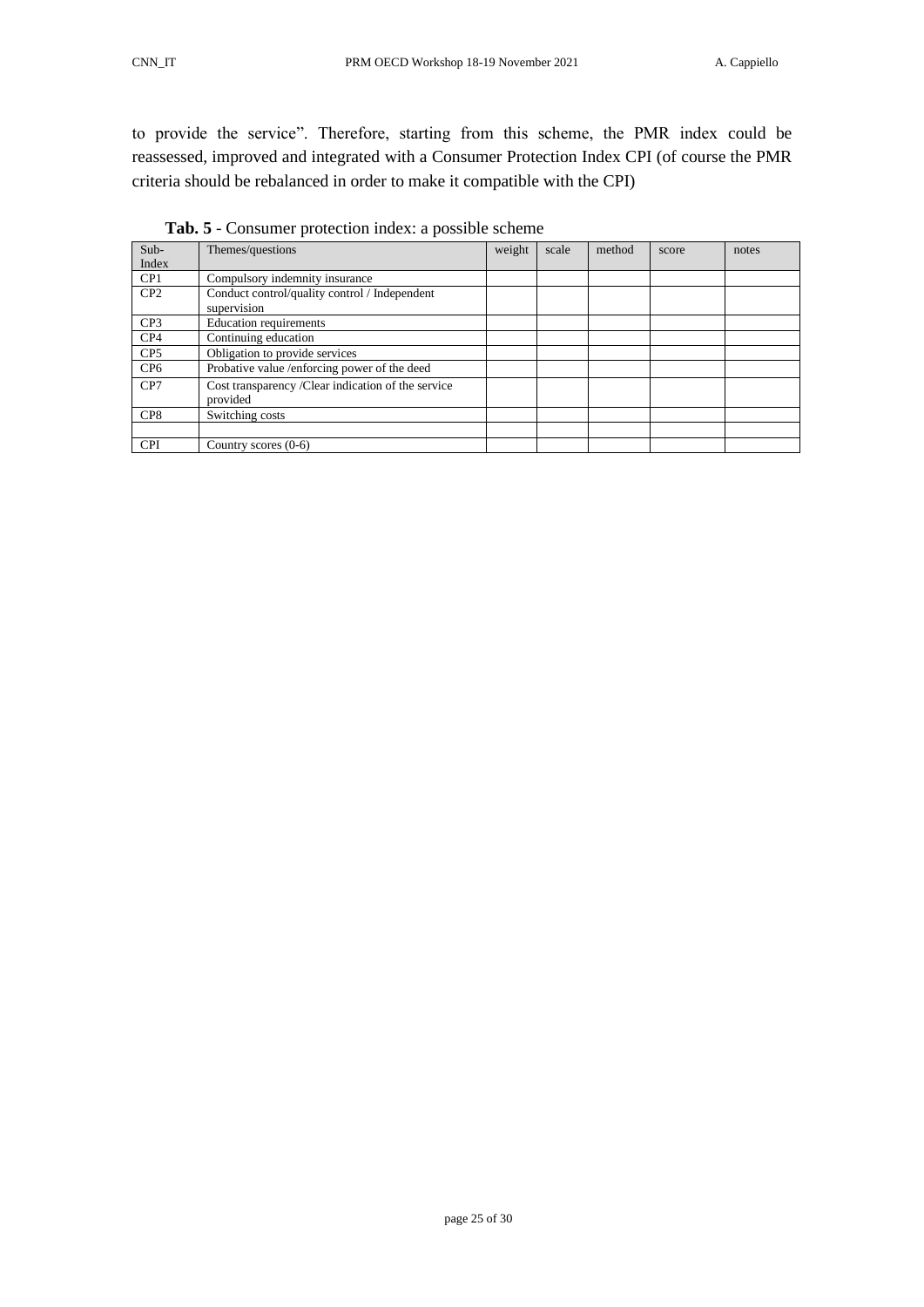# <span id="page-25-0"></span>**7 Final reflections**

# <span id="page-25-1"></span>**7.1 Which part of the PMR criteria for notaries really has a positive effect on the consumer?**

If we accept the paternalistic choice of the legislator to protect the consumer and we agree on the high standards with respect to education and selection of the public officers guaranteeing the credibility of the entire property transfer process, we should reconsider the PMR scheme. If we think that professional standards are needed and are proportional to the objective, the open issue is the quantification of a fair compensation of the services provided by the notaries and which criteria have to be used. In other words, if we agree on setting high standards and these are deemed proportional to our objective, the criteria of selection and conduct (high education, continuous education, selection through a competitive examination, avoiding misleading advertising, etc.) have to be considered as "a protection for the consumer" instead of an "entry barrier" or a "conduct regulation" limiting free competition. Moreover, the fact that the overall PMR indicator is highly aggregated, as it incorporates in a single figure over 1000 data points, could be an obstacle rather that an advantage for the policymakers. This aggregation could hide the subsector score and therefore, the policymakers - missing the detail of each particular aggregated feature - may fail to individuate the right aspect where to intervene.

# <span id="page-25-2"></span>**7.2 Do we really need to focus on sporadic notarial services? Which other recurrent services for the citizens are we neglecting to assess?**

Protection of the consumer is often based on competition, nevertheless the analysis of the consumer biases (for example switching costs or misrepresentation of the offer) and of the nature of supply market should guide the assessment of possible distortions and defend the consumer, ensuring transparency and clarity on costs, services and products (taking into account the final burden for the consumer and the simplification and clearness of the supplied services and products). The simplification and supervision of some relevant financing, intermediation and collaterals services (offered to the companies and the individuals) may boost the productivity of all sectors connected to them. These intermediate inputs may have a greater impact on the cost, quality and productivity of all their connected trades and services.

#### <span id="page-25-3"></span>**7.3 PMR criteria for notaries. Can we avoid a race to the bottom?**

In the previous paragraphs, we analysed the peculiarities of the notarial profession and expressed some reservations of the suitability of the PMR in order to measure the features of the notary system. Nevertheless, one could argue that differently from other public officers, notaries directly receive compensation from the clients and this could be a type of market with monopolistic features. In paragraph 5 and 6, we analysed (from a legislative and economic point of view) the public interest and the risk of market failure that justify the need for a different regulation of this profession. The analysis in paragraphs 2 and 3 show that the final effect of the regulation in many cases produces lower costs and better quality of the notarial services (better results than other system). Likewise, the assessment on the FATF requirement for AML (see par. 4) shows that a more regulated system of professionals guarantees better compliance with the anti-money laundering policies, and therefore, useful externalities for the consumer and the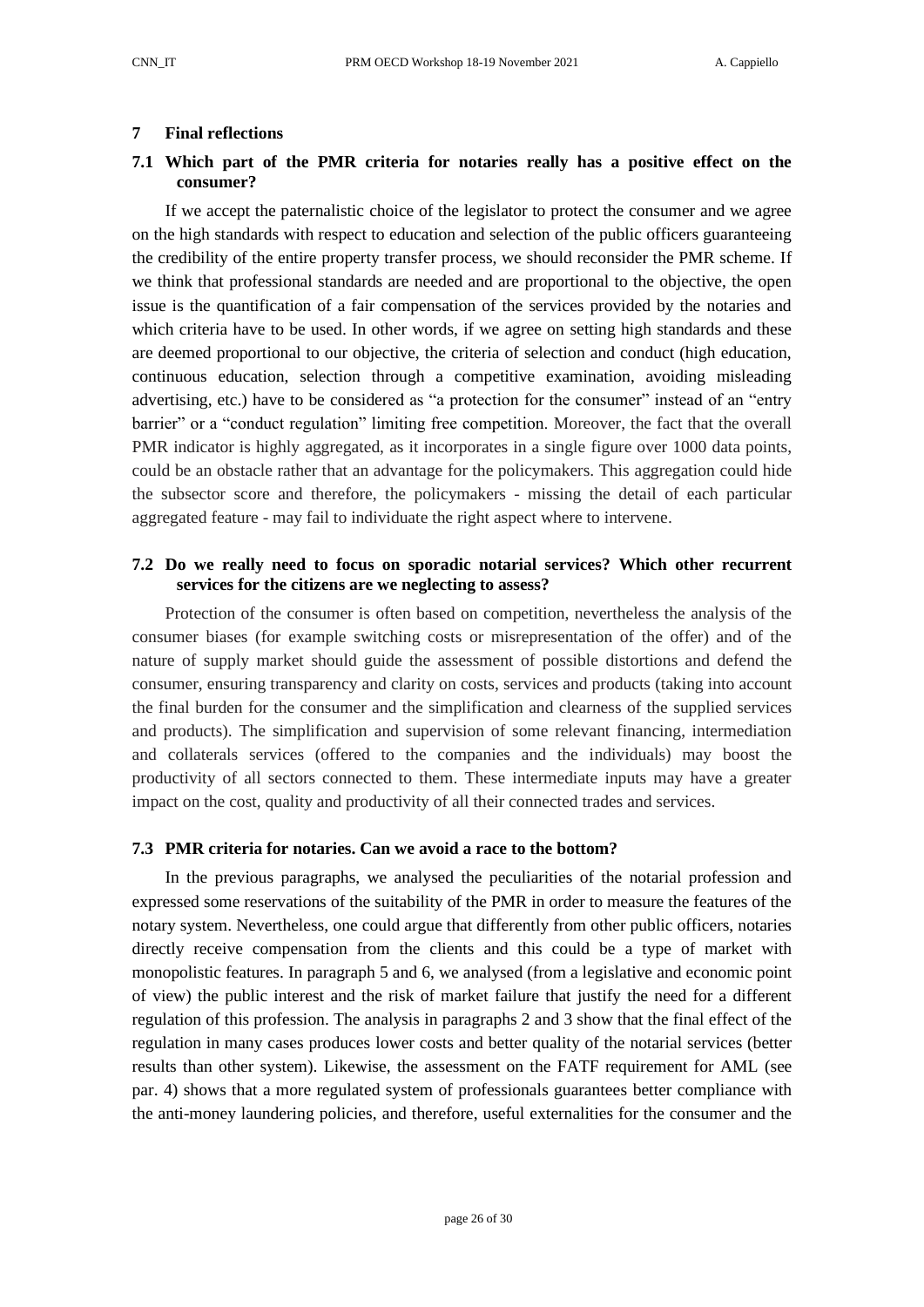whole country system. As long as costs are fair, and services are guaranteed with high quality standards, we may need to reconsider the assessment scheme of the PMR<sup>18</sup>.

### <span id="page-26-0"></span>**References and further readings**

- BENTHAM J., An Introduction to the Principles of Morals and Legislation, T. Payne and Sons, Londra,1780.
- CALZARONI M., CAPPIELLO A., Methodology for measuring the Informal sector, in Handbook The Informal Sector in Mozambique: Results of the First National Survey (2005)". INE Mozambique, Maputo, 2006.
- CAMERER C, ISSACHAROFF S., LOEWENSTEIN G.F, O'DONOGHUE, M. RABIN M., Regulation for Conservatives: Behavioural Economics and the Case for Asymmetric Paternalism, University of Pennsylvania Law Review 2003, 151, p. 1211–1254
- CAPPIELLO A., Legal Origins and Socio-economic Consequences: Can Legal Origins Really Explain the Main Differences in Economic and Juridical Performances? in [Nordic Journal of](http://www.ingentaconnect.com/content/mnp/nord;jsessionid=2jimo42f8g7rm.alice)  [International Law,](http://www.ingentaconnect.com/content/mnp/nord;jsessionid=2jimo42f8g7rm.alice) Volume 79, Number 4, 2010.
- CAPPIELLO A., Doing Business Report and Real Estate Transfers: Far Better with Legal Controls and Notarial Guarantee. Legal Empowerment is a Key Factor at Global Level, Especially in Developing Economies of Africa, Asia and Latin America in Working Papers of the European Xtramile Centre of African Studies (EXCAS), 02/79, 2020.
- CAPPIELLO A., Estimating non observed economy in Journal of Economic and Social Measurement, IOS press, New York, vol. 33 n.1, 2008.
- CAPPIELLO A., Proposta di direttiva SUP: possibili implicazioni, rischio di abuso e considerazioni sull'armonizzazione del diritto nell'area UE, Studi e Materiali n. 3/2014 IPSOA. 2014.
- CAPPIELLO A., Underlined biases in the Doing Business index: World Bank adjustments and passage from the percentile rank to the DTF rank, paper presented at:

1) the 6th International Academic Conference Statistical Methods for Analysis of the Economy and Society (Moscow, May 12–15 2015), Высшая школа экономики Национальный исследовательский университет. The School of Statistics and Data Analysis Faculty of Economics of the National Research University Higher School of Economics (HSE)

2) Annual Meeting of the Austrian Economic Association (NOeG 2015) Klagenfurt, June 5th–6th, 2015

- CAPPIELLO A., What role for legal systems in economic performances? Invited paper at German Law and Economics Association 9th Annual Meeting, Bonn, 2011.
- CAPPIELLO A., World Bank Doing Business Project and the Statistical Methods based on Ranks: the Paradox of the Time Indicator, Rivista Italiana di Economia, Demografia e Statistica, Volume LXVIII n. 1 2014.

<sup>&</sup>lt;sup>18</sup> Notaries, as underlined by the EU legislation (see introductory paragraphs), can be seen as ex ante judges as concerns the nature of their services that must necessarily be highly regulated in order to ensure the correct administration of the Justice. The PMR assessment scheme may have less adaptability to professions who are part of the administration of the justice.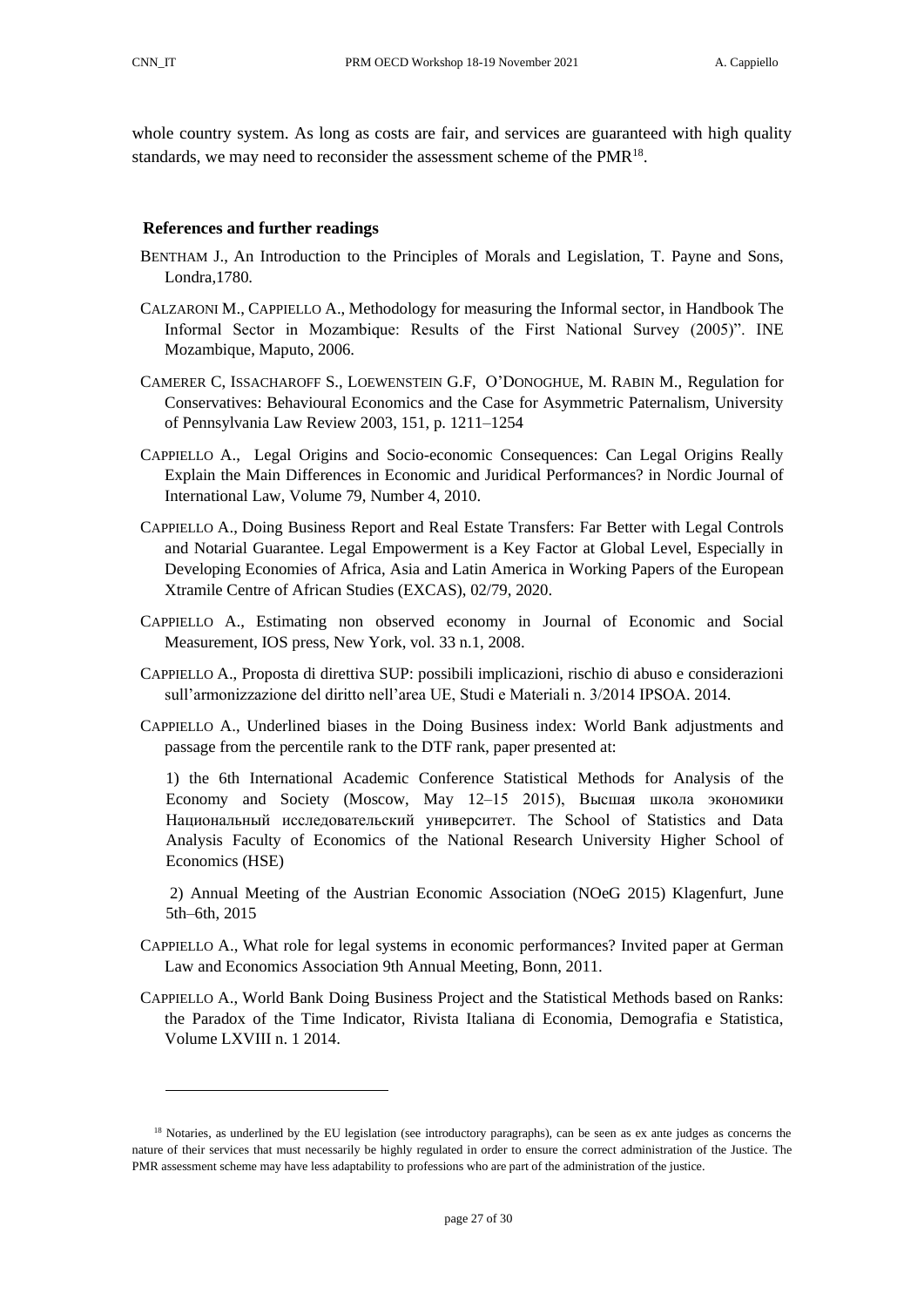- 
- COHEN, W., SCHAPIRE, R., SINGER, Y., Learning to order things. Advances in Neural Information Processing Systems. The MIT Press, 1988.
- CONSIGLIO NAZIONALE DEL NOTARIATO, L'applicazione della direttiva sul test di proporzionalità (2018/958) e la professione di notaio (Internal Docum. CNN), 2019.
- DAVIS K., KRUSE E., MICHAEL B., Taking the Measure of Law: The Case of the Doing Business Project Law & Social Inquiry, Vol. 32, No. 4, NYU Law and Economics Research Paper No. 08-19. 2007.
- DWORKIN R., Talking rights seriously, Cambridge. 1977
- ELSTER J., Selfishness and Altruism, in "Beyond Self Interest" (Jane J. Mansbridge ed., 1990);
- FATF, Guidance for a Risk-Based Approach Guidance for Legal Professionals, 2019
- FATF, International Standards on Combating Money Laundering and the Financing of Terrorism & Proliferation - the FATF Recommendations. 2012.
- HIRSCH A., Spendthrift Trusts and Public Policy: Economic and Cognitive Perspectives, 73 WASH. U. L.Q. 1, 52 (1995)
- KLERMAN D., MAHONEY P. G., *Legal Origin?* 35 J. Comp. Econ. 278. 2007.
- KLICK J*.* MITCHELL G., Government *Regulation of Irrationality:* Moral and Cognitive Hazards in Minnesota Law Review, V. 90, 2006, p. 1620-1640*.*
- KLINE, M., Mathematics: the loss of certainty, Oxford University Press. 1982.
- LEVITT D., DUBNER, S. J., Freakonomics: A Rogue Economist Explores the Hidden Side of Everything, Published by William Morrow & Co. 2005
- MICHAELS R., Comparative law by numbers? Legal origins thesis, Doing Business reports, and the silence of Traditional Comparative Law .57 Am J.Comp Law 765. 2009.
- MORANDI E., Fighting the abuse of Company Law: Legal Certainty for Companies on the Internal Market. Presentation at the 26th Congress of European Notaries. Salzburg, 25 April. 2014.
- OECD*,* Behind the Corporate Veil: Using Corporate Entities for Illicit Purposes. 2011.
- OECD, Economic Policy Reforms: Going for Growth Interim Report, Reducing regulatory barriers to competition: Progress since 2008 and scope for further reform, 2014
- OECD*,* Product Market Regulation Indicators, 2018.
- OTT C., SCHÄFER H., *Ökonomischen Analyse* des *Rechts,*1993
- PEJOVIC, C., Common law and civil law: two Different Paths Leading to the Same Goal, Victoria University Wellington Law Review (2001); also published in: La Revue Juridique Polynesienne no.7. 2001.
- POSNER, R. A., Economic Analysis of Law, 4th ed.. Boston: Little, Brown and Company. 1992.
- PROTO PISANI A., Possibile contributo del Notariato al risanamento della giustizia civile, in *atti*  del XXXVII Congresso nazionale del Notariato, Roma, 1999 p. 25 e ss.
- REITZ, J. C., Legal Origins, Comparative Law and Political Economy, University of Iowa Legal Studies Research Paper Number 09-40 September. 2009.
- RIDDELL M., CAPPIELLO A., Does the rest of the world need the "Civil law notary model"?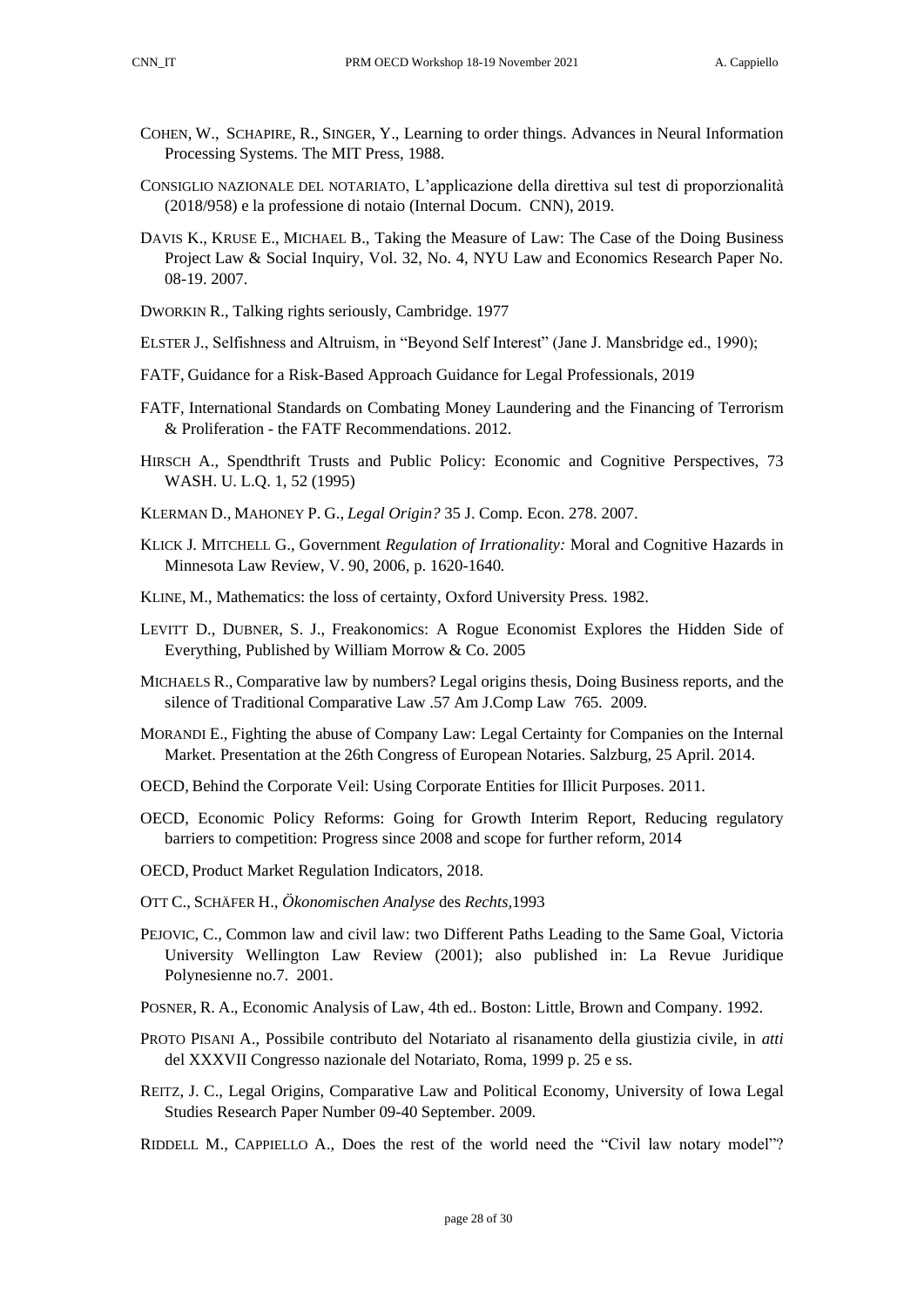Proceedings of the Conference on Public Administration and Information Technology in Studi e Materiali, IPSOA Suppl. n.1, 2008.

- SCHMID, CHRISTOPH U., SEBASTIAN, STEFFEN P., LEE, GABRIEL, FINK, MARCEL AND PATERSON, IAIN, *Conveyancing Services Market (December 15, 2007)*. Centre of European Law and Politics (ZERP), University of Bremen, Study COMP/2006/D3/003.
- SCOCCIA D., Paternalism and Respect for Autonomy, in Ethics, The University of Chicago Press,V. 100, N. 2, 1990, pp. 318-334.
- SGARD, J., *Do legal origins matter? The case of bankruptcy laws in Europe*. Centre d'Etudes Prospectives et d'Informations Internationales (CEPII), Cambridge Univ. Press. 2006.
- SIEMS, M., *Legal Origins: Reconciling Law & Finance and Comparative Law*, Centre for Business Research, University of Cambridge. 2006.
- SMITH, A., An Inquiry into the Nature and Causes of the Wealth of Nations, McMaster University Archive for the History of Economic Thought. 1776.
- VAN DER DOES A., DE WILLEBOIS E., HALTER E., HARRISON R., WON PARK J., SHARMAN J., The Puppet Masters. How the Corrupt Use Legal Structures to Hide Stolen Assets and What to Do About It, Stolen asset recovery Initiative. The International Bank for Reconstruction and Development / The World Bank /UNODC. 2011.
- WORLD BANK, Press communication (WASHINGTON, September 16, 2021)

WORLD BANK, Doing Business Report, Washington D.C., 2018-2020.